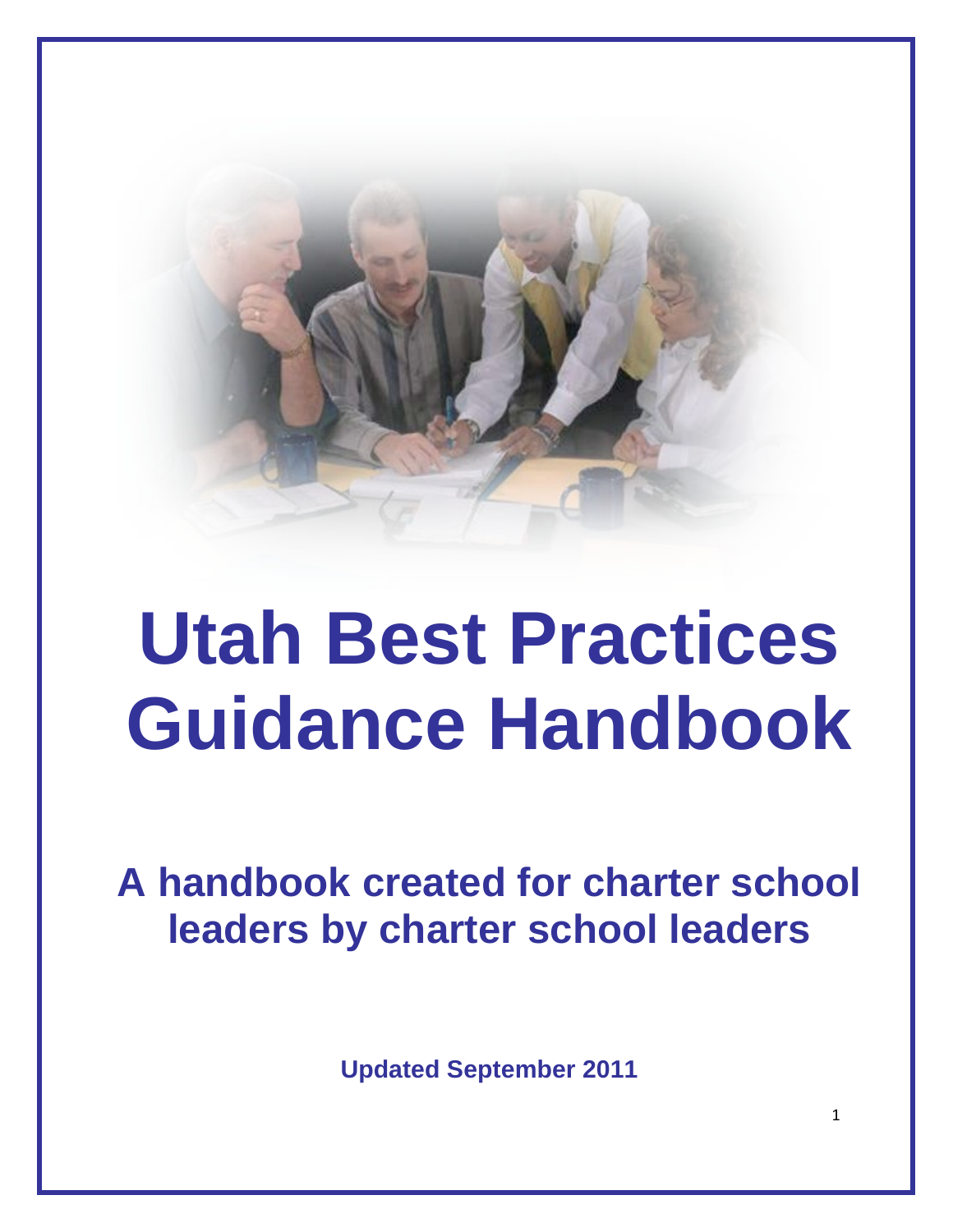# **The Vision and Mission of Utah Public Education**

*Promises to Keep* is a statement of vision and mission for Utah's system of public education. The statement relies on the language of the Utah Constitution for its central premise. It is intended to provide focus to the work of the State Board of Education, the Utah State Office of Education, and all school districts, local boards of education, and charter schools within the general control and supervision of the Board.

## *The Vision of Public Education*

Utah's Public Education System is created in the state Constitution to "secure and perpetuate" freedom. Freedom, as envisioned in the Utah Constitution, is a promise to future generations that requires:

- Citizen participation in civic and political affairs.
- Economic prosperity for the community.
- Strong moral and social values.
- Loyalty and commitment to constitutional government.

The premise of *Promises to Keep* is that there are essential core "promises" that leaders in the public education system should be clear about with citizens of Utah; that these "promises" are made as part of the civic compact at work as the citizens of Utah give into our hands resources for the public education system; that citizens should have high expectations regarding our success in the essential "promised" work of public education.

#### *The Mission of Public Education*

Utah's Public Education System keeps its constitutional promise by:

- Ensuring literacy and numeracy for all Utah children.
- Providing high quality instruction for all Utah children.
- Establishing curriculum with high standards and relevance for all Utah children.
- Requiring effective assessment to inform high quality instruction and accountability.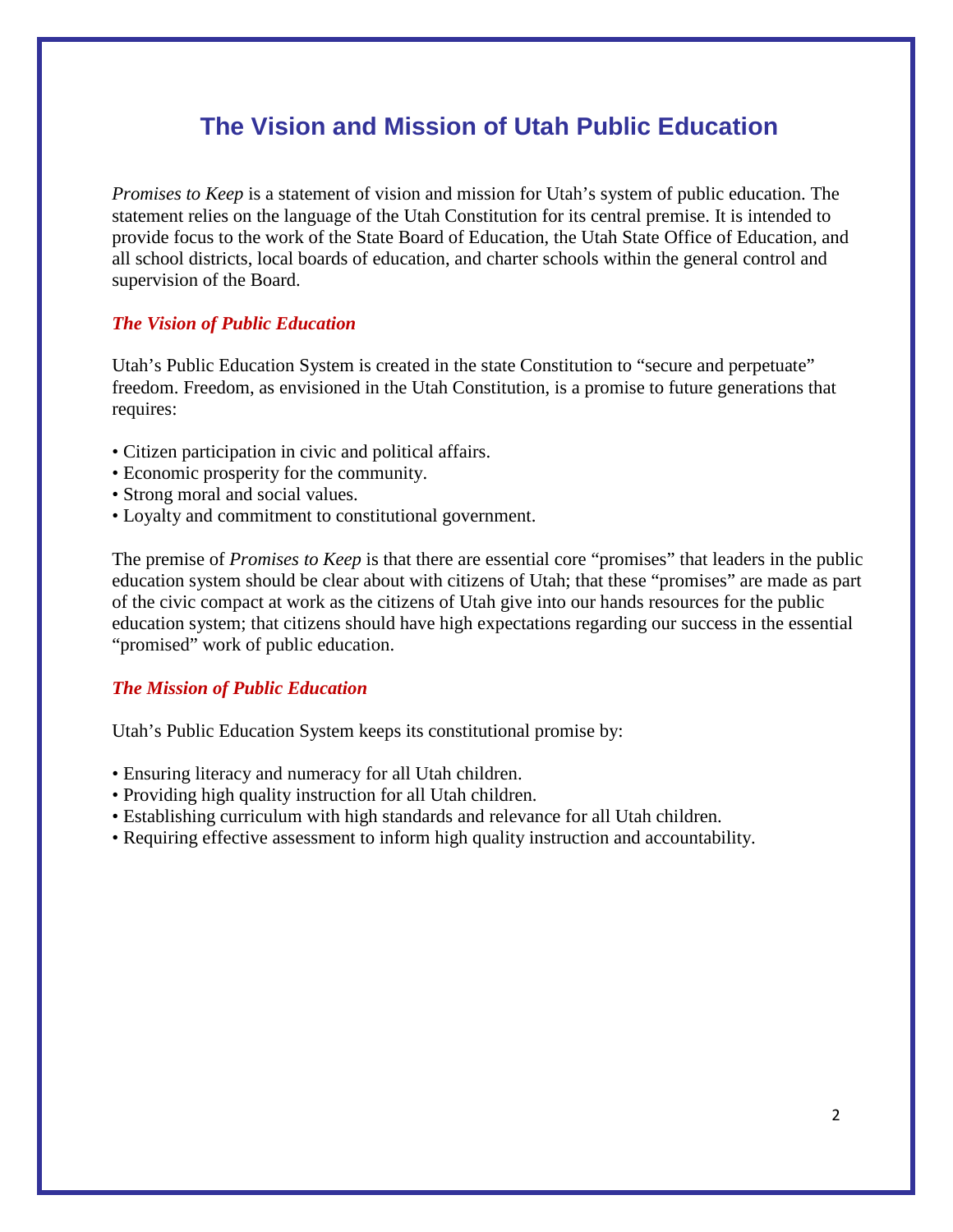# **Foreword**

Successful charter schools are more than a school with great teachers and effective curriculum. In Utah, they are also nonprofit corporations that must operate with maximum efficiency to produce strong results despite funding and facilities challenges. Charter schools are multi-million-dollar startup enterprises whose stakeholders are parents, taxpayers, and public authorities. Because they are public schools, charter schools are publicly accountable not only for academic results, but also for sound stewardship of taxpayer dollars. And, as schools of choice, charter schools must satisfy families and students to earn their re-enrollment each year.

Although charter schools in Utah are generally a success, they do sometimes struggle because of deficiencies in finance, governance, academics, and other operational practices. To this end, the State Charter School Board began working with charter school experts around the nation to identify essential indicators, measures, and metrics for Utah charter schools. Once identified, the Board created work groups consisting of charter school operators and advocates in Utah to finalize the list. This was a long and difficult task, in part because Utah charter schools serve every kind of population from college bound teens to adjudicated youth.

With gratitude to the numerous experts and practitioners who worked to create the Utah Best Practices Guidance, we hope this handbook will be a useful tool for charter schools, chartering entities, and funders to help produce high performance, by many measures, across an everstrengthening Utah charter school sector.

Tom Morgan Chair Utah State Charter School Board

# *Definitions & Instructions*

**Indicators** represent general dimensions of school quality, which the State Charter School Board has identified as essential. The four key academic and operational quality indicators set forth in this handbook are accompanied by measures and metrics that the State Charter School Board recommends for widespread use by charter schools to self-monitor their performance.

**Measures** are general instruments or means to assess performance in each area defined by an indicator. Measures require the application of specific metrics or calculation methods.

**Metrics** specify a quantification, calculation method or formula for a given measure.

Taking metrics a step further, **targets** are specific, quantifiable objectives that set expectations or define what will constitute success on particular measures within a certain period of time. Having well-conceived and well-defined performance targets is important to achieve and evaluate school success. *The Governing Board should set targets for each measure identified in this handbook. For new schools, their targets will be a part of their charter agreement.*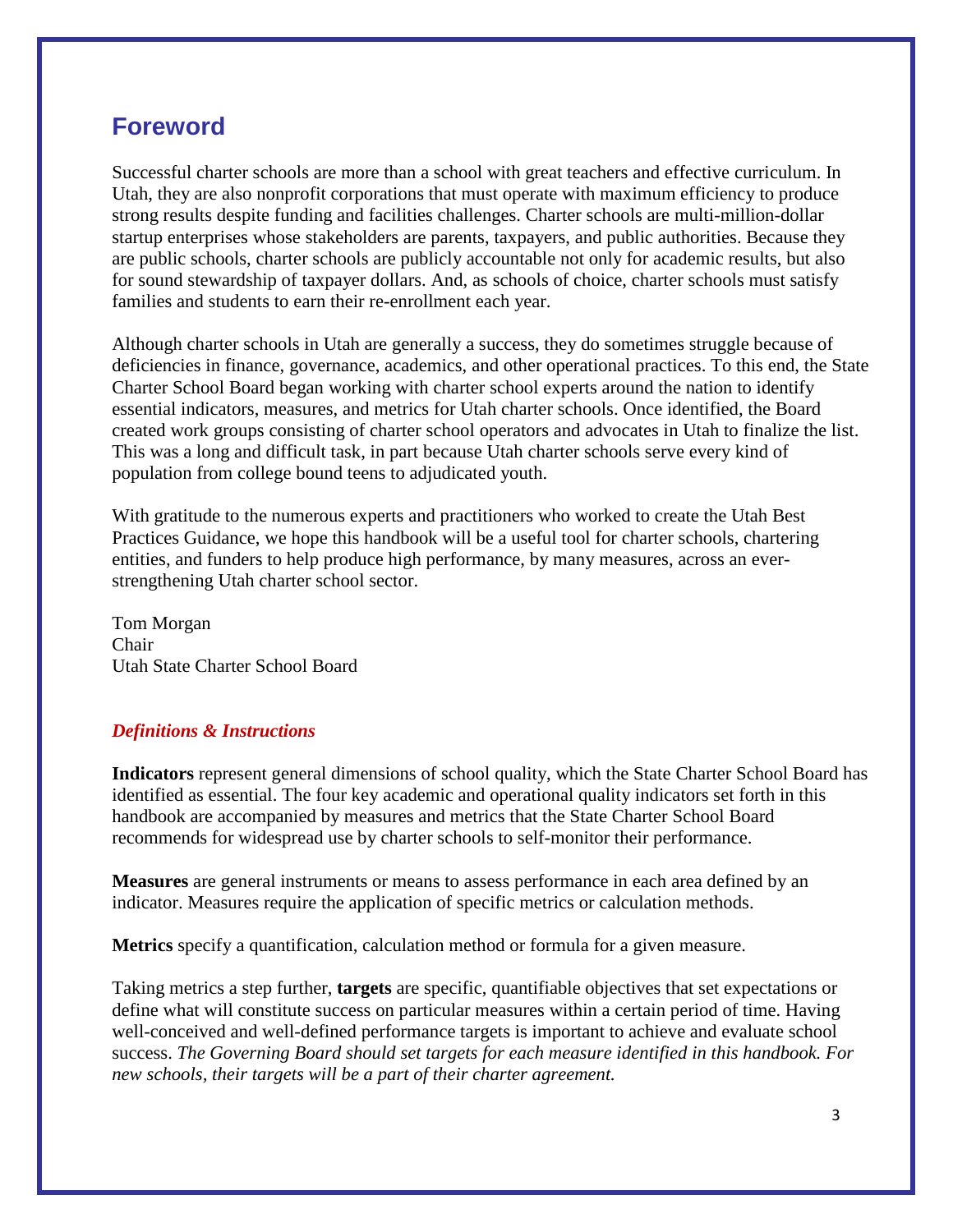# **Indicator – Student Achievement Level**

#### **Measures: Proficiency levels on state assessments by subject Proficiency level on 3rd grade reading Proficiency level on 6th grade mathematics Progress score on UPASS**

#### *Definitions & Instructions*

**UPASS** (Utah Performance Assessment System for Students) is the Utah state accountability system for schools. UPASS determines the proficiency and progress for each school using multiple assessments and indicators, including Core CRTs. Schools receive assessment results for all students in the subjects of language arts, mathematics, and science. Results are reported by level. The four levels are defined: Level 1: Minimal, Level 2: Partial, Level 3: Sufficient, Level 4: Substantial*. Charter school governing boards should identify the percentage of students scoring at proficiency (Levels 3 and 4) for each Core CRT test given at the school, as well as the DIEBLS Next test for 3rd graders. In addition, they should identity the progress score for the school overall.*

**NCLB** is the federal accountability system for schools. NCLB includes accountability for multiple titles within the NCLB law. Adequate Yearly Progress (AYP) is the school accountability for Title I. Annual Measureable Achievement Objectives (AMAOs) is the LEA (Local Education Agency) accountability for Title III. *Charter school governing boards should review ['A guide to AYP](http://www.schools.utah.gov/data/Educational-Data/Accountability-School-Performance.aspx)  [determinations'](http://www.schools.utah.gov/data/Educational-Data/Accountability-School-Performance.aspx) and ['A guide to AMAO determinations'](http://www.schools.utah.gov/data/Educational-Data/Accountability-School-Performance.aspx) prior to setting entity identified proficiency goals.*

A **rigorous** curriculum is an inclusive set of intentionally aligned components—clear learning outcomes with matching assessments, engaging learning experiences, and instructional strategies organized into sequenced units of study that serve as both the detailed road map and the high-quality delivery system for ensuring that all students achieve the desired end: high expectations for student achievement at each grade level. All students are expected to attain proficiency regardless of their background. Students learn content that prepares them for postsecondary education even if they choose not to pursue this option. Teachers instruct for understanding and not just memorization.

An **aligned** curriculum is one that addresses all of the state content standards at each grade level. Aligned curriculum specifies in student friendly language what students should know and be able to do at each grade level and how they must demonstrate their knowledge and skills (assessments). Content that corresponds to state standards is just one aspect of an aligned curriculum. According to some researchers, curriculum alignment is the alignment between curriculum and state standards, standardized tests, curriculum-embedded tests, student assignments, lesson plans, textbooks, and instruction.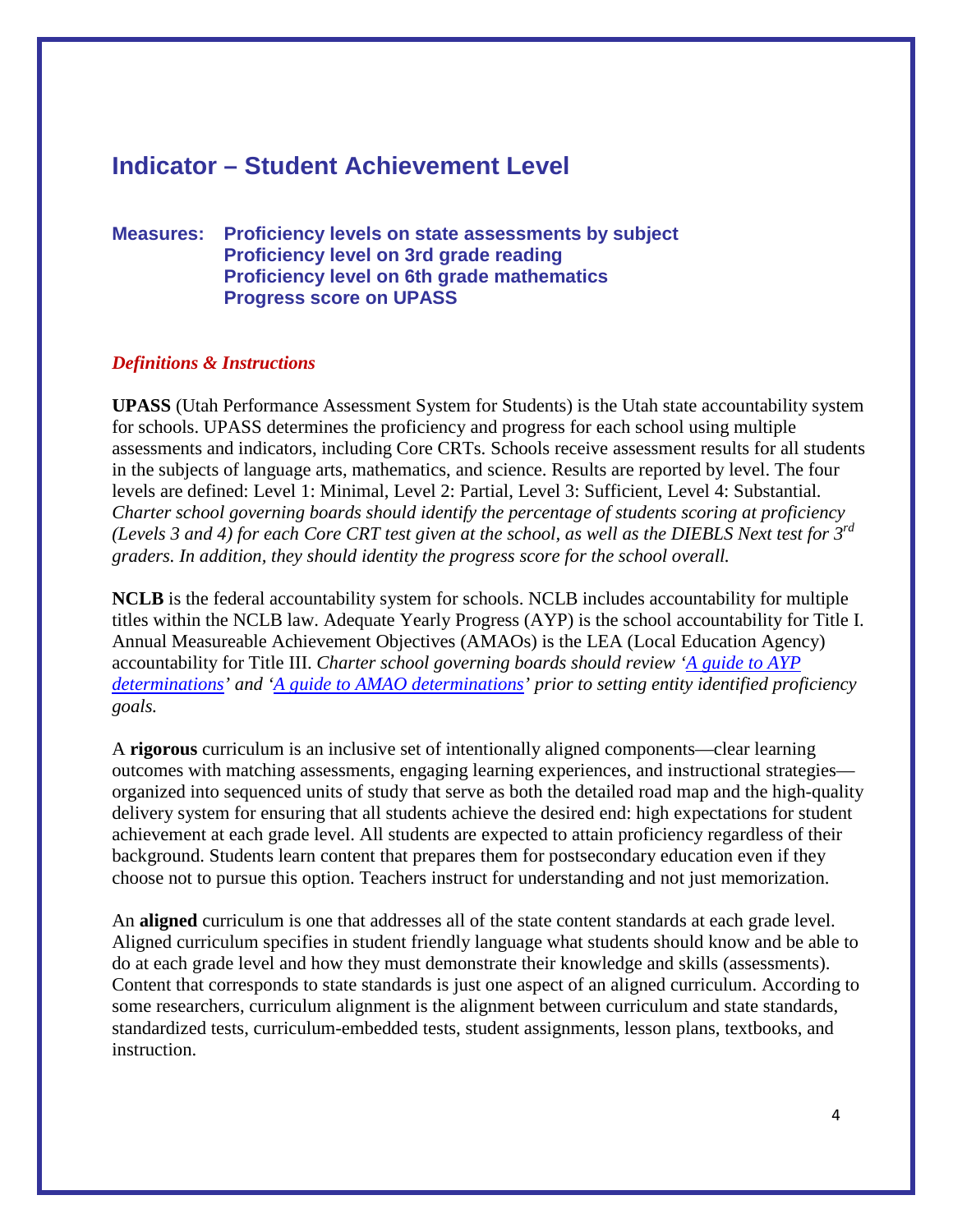**Facilitation** means assisting and guiding the teachers in the process of curriculum articulation. Under the principal's direction, the faculty actively engages with and takes ownership of the curriculum.

**Articulation** means translating the curriculum into learning goals and objectives based on state standards and school priorities, sequencing and organizing curricular objectives into units or lessons, constructing timelines or pacing guides, and identifying materials, resources and instructional strategies.

A **key transition point** is a moment within a progressive system when the participant experiences a significant change. In the K-16 education system, transitions from preschool to elementary school, from elementary school to middle school, from middle to high school, and from high school to career or postsecondary education present emotional and intellectual challenges.

**Curriculum articulation** ensures smooth transitions and continuity by coordinating academic expectations between sending and receiving schools. By ensuring students are prepared for the next step in the K-16 education process before they enter it, schools maximize resources and minimize student frustration.

**Classroom assessments** are tools to measure what students have learned. Like classroom instruction, assessments should be aligned with state standards. A rigorous assessment is one that reflects high expectations for performance and evaluates students understanding and attainment of knowledge and skills. There are two primary assessment approaches: 1) formal assessments that objectively measure skills and knowledge and provide information for screening, progress monitoring, diagnosis, and evaluation; and 2) informal assessments based on observations and inferences of student abilities in different contexts.

**Teacher collaboration** brings together teachers within grade levels, between grade levels or even between schools to collectively design and select assessments. Teachers discuss standards, instructional techniques, and assessments to determine their alignment. They adopt or adapt these assessments or design customized assessments that best measure student mastery of the content.

**Tasks** are the projects, questions, problems, applications, and exercises through which students show what they know and can do with the content knowledge and skills. Good assessment tasks provide useful diagnostic information and a learning experience for students.

**Academic expectations** reflect the knowledge and skills students are expected to learn as proscribed by the Utah Common Core Curriculum. Students should understand the learning objectives, their own level of attainment, and specific steps to improve.

**Proficiency** is the performance level students need to demonstrate mastery of the content. It indicates what students must know and be able to do for that grade level.

The **achievement gap** in education refers to the disparity in academic performance between groups of students. It is often used to describe performance gaps between ethnicities or gaps between students of different socio-economic levels. Achievement gaps may be reflected in grades,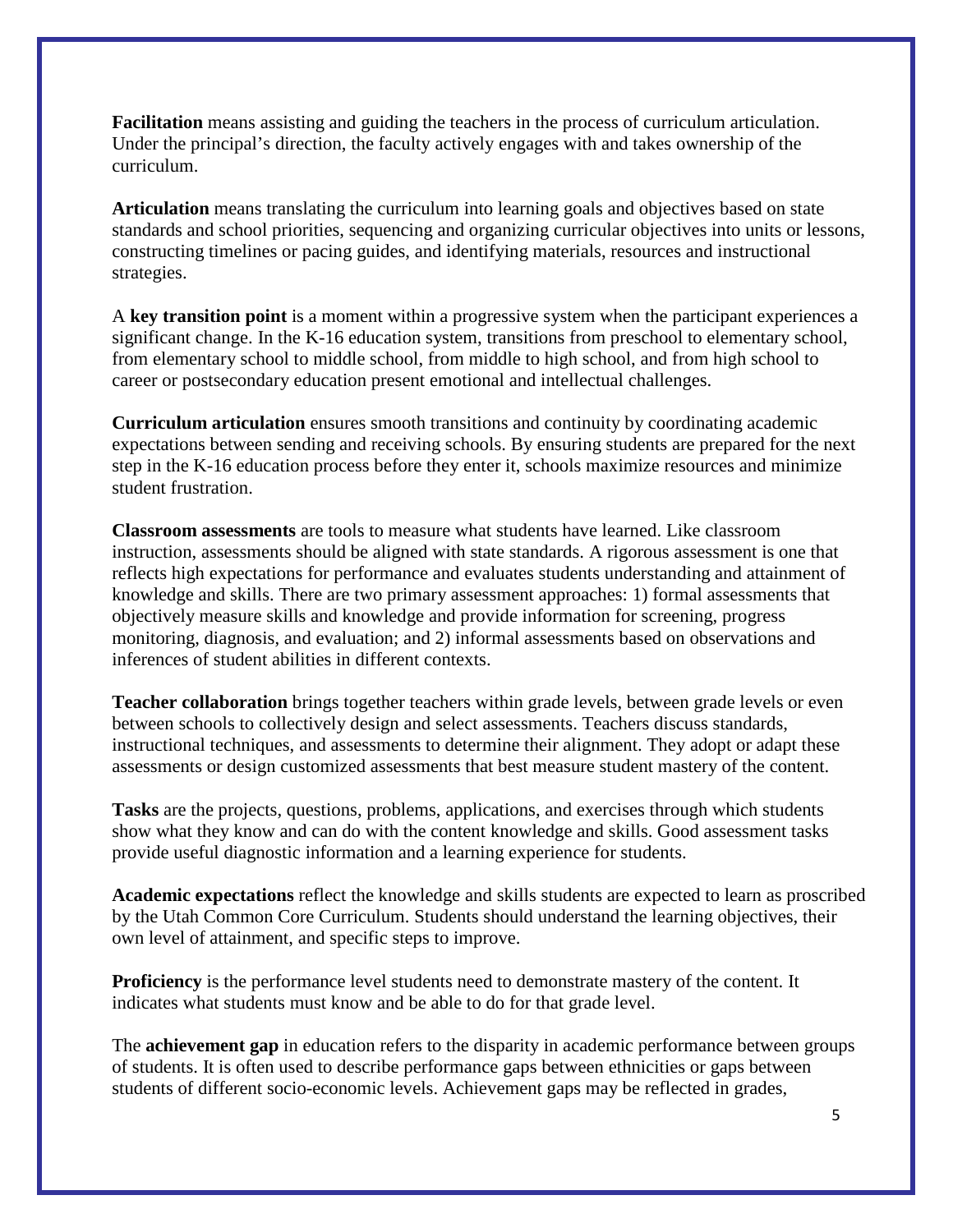standardized test scores, course selections, dropout rates, and secondary and postsecondary education completion rates.

A **curricular gap** exists when there is limited or no alignment between the opportunities to learn, course offerings, standards, requirements, instructional materials, and learner needs. In many instances, the curriculum gap can be narrowed by systematically linking expectations, opportunities and needs.

**Feedback** is the information teachers give students about what they are doing correctly and what they still need to learn. Feedback should be provided in a timely manner continuously throughout the learning process.

**Multiple assessments** are the various ways teachers assess the knowledge and skills of students including response/short answer, essay, performance assessments, and oral communication. Multiple assessments give students the opportunity to show what they know and can do in a variety of situations.

**Performance standards** specify what students must know and be able to do to be considered proficient. The standards usually define the evidence required to demonstrate attainment (e.g., holding a debate on a current event topic to show understanding of interacting social factors) and levels of proficiency such as basic, proficient, and advanced. Performance standards set a floor (minimum acceptable achievement) not a ceiling, and should not limit the performance of highachieving students. Using performance standards for assessment in the form of rubrics enables teachers to remain objective in grading.

| Indicator - Student achievement level                 |                                                                             |                                |  |
|-------------------------------------------------------|-----------------------------------------------------------------------------|--------------------------------|--|
| <b>Measure</b>                                        | <b>Metric</b>                                                               | <b>Best Practice Guideline</b> |  |
| Proficiency levels on state<br>assessments by subject | Percentage of students scoring<br>at proficiency                            | TBD                            |  |
| Proficiency levels on reading                         | Proficiency score on DIEBELS<br>Next $(3rd \text{ grade})$                  | 81%                            |  |
| Proficiency levels on math                            | Percentage of students scoring<br>minimum math proficiency $(6th$<br>grade) | 71.6%                          |  |
| Progress score on UPASS                               | Attainment of minimum status<br>composite score (school wide)<br>on UPASS   | 200                            |  |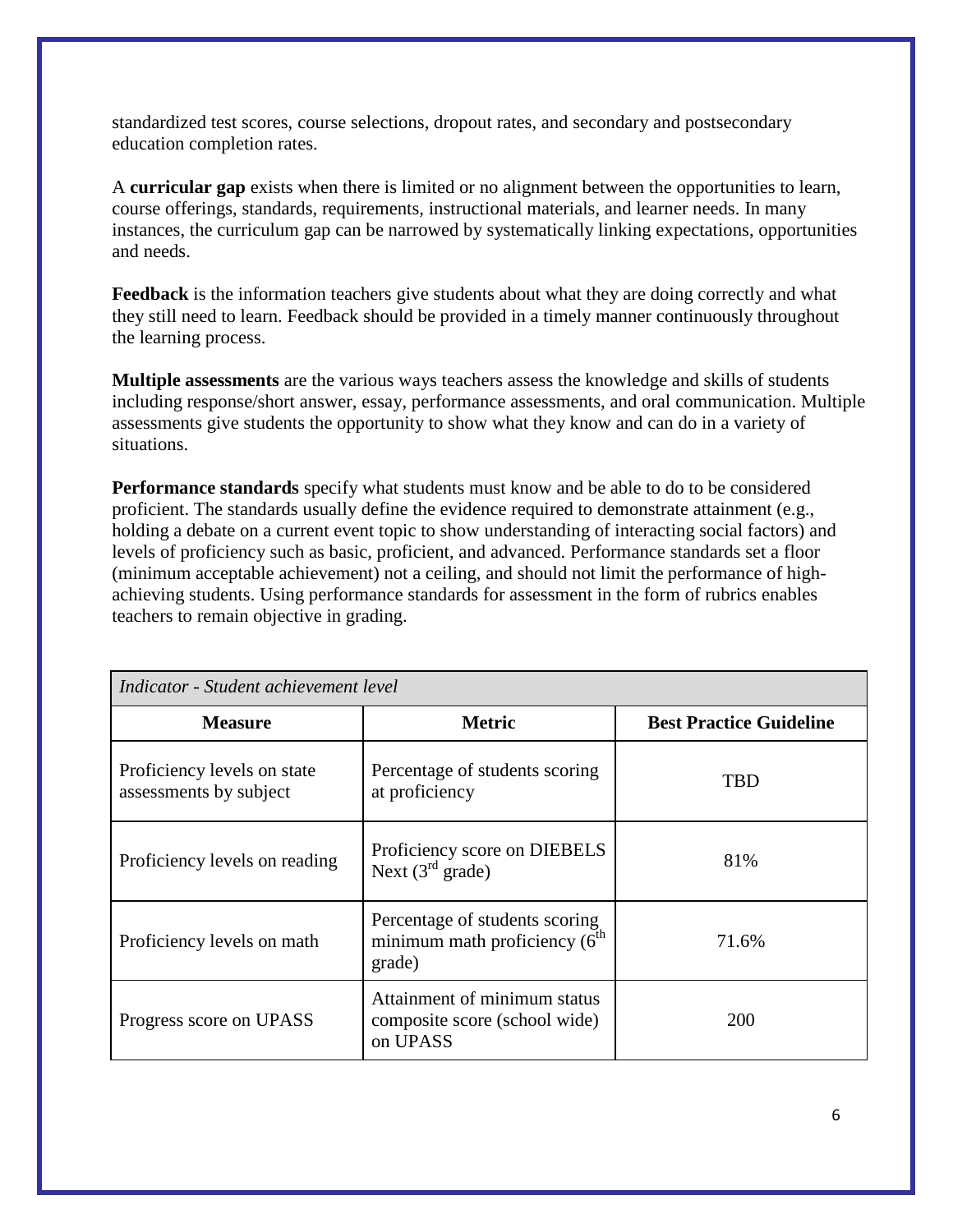#### *Sample step-by-step process for aligning curriculum*

- **1. Prepare for the process.** Create an action plan for conducting the curriculum alignment project. Decide on a process to use. Since many are available online, consult research and visit other schools to see how they have aligned their curriculum. Determine who will be engaged in the process and ensure they have the skills and knowledge to undertake the alignment. Create a timeline and set aside time and funds needed to complete the task.
- **2. Create a curriculum map.** To determine whether a school's curriculum is aligned to state standards, it is helpful to create a curriculum map. The map attempts to capture the content, skills, and assessments taught or administered by every teacher within a school building and organize this information into an easily accessed visual that presents a timeline of instruction by teacher and course. The map enables teachers and administrators to know whether the school is meeting all of the standards.
- **3. Engage in the alignment process.** Begin by creating a preliminary map. List the standards and benchmarks for each content area (e.g., reading, language arts, mathematics, science) by grade level. Note the curriculum and instructional practices currently used to teach each standard.
- **4. Review the curriculum map.** Teachers and administrators should examine the map together to ensure accuracy, identify gaps and redundancies, and determine what changes are needed to better align the curriculum to the standards. The group should consider what and when it is taught to ensure proper sequencing and spiraling. The group should also discuss what skills and knowledge should receive greater emphasis, as evidenced by assessments indicating areas where students are struggling. Teachers can find additional gaps by engaging in vertical (between grade levels) and horizontal (between subjects) discussions and by examining patterns in assessment data.
- **5. Implement an action plan.** Make necessary instructional, scheduling, and resource changes to align curriculum to the standards. Engage in professional development as needed.

#### *Helpful Resources*

Edvantia at

[http://www.edvantia.org/products/searchresults.cfm?&t=products&c=search&topic=cialigne](http://www.edvantia.org/products/searchresults.cfm?&t=products&c=search&topic=cialigned) [d](http://www.edvantia.org/products/searchresults.cfm?&t=products&c=search&topic=cialigned)

National Educators Association. *Curriculum Mapping Resources*. Retrieved from <http://www.nea.org/tools/12959.htm>

Rubicon International. *Atlas curriculum mapping*. Retrieved from [www.rubiconatlas.com/AtlasCurriculumMapping.html](http://www.rubiconatlas.com/AtlasCurriculumMapping.html)

Hale, J. *Curriculum Mapping 101*. Retrieved from [www.curriculummapping101.com](http://www.curriculummapping101.com/)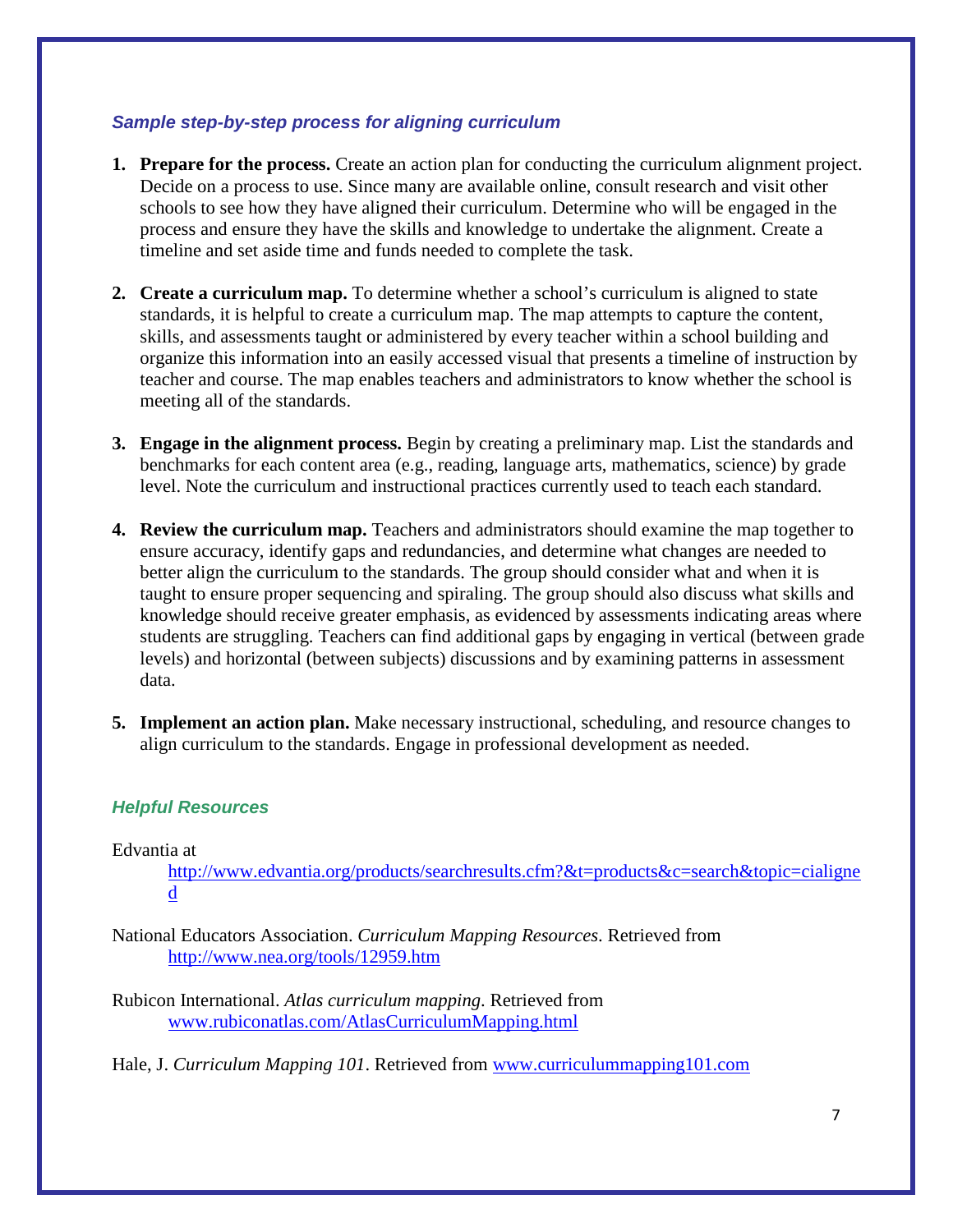#### *Sample step-by-step process for articulating curriculum*

- **1. Determine the approach**. Administrators and teachers should decide whether to approach subjects primarily through single content areas or through integrated instruction. Many schools choose to integrate some content areas and conduct single subject lessons in others.
- **2. Develop and prioritize learning goals**. Determine what students need to know and be able to do by examining the Utah Common Core standards for each content area at each grade level. Determine which learning goals have priority.
- **3. Sequence and organize the curriculum**. With the principal's help, the teachers at each grade level should decide what will be taught and when. Adjacent grade level teams should compare their sequencing to fill gaps and ensure continuous student growth (vertical alignment).
- **4. Develop lesson plans**. Plans should state learning objectives, the state standard to which they correspond, needed resources, instructional and remediation strategies, practice activities, and associated assessments.
- **5. Arrange activities on a calendar**. Daily, weekly, monthly, and yearly activities should be added to a calendar to guide instructional planning and to ensure that resources are available. The calendars can be used by teachers and principals for monitoring, pacing, and planning of supplemental activities such as field trips.
- **6. Ensure coherence and depth of each content area**. Teams can have other teams review their curriculum articulation to make sure that the lessons or units reflect appropriate expectations for student learning and that there is coherence within and across grade levels.
- **7. Revisit annually to ensure that it is effective**. Principals should facilitate discussions about effectiveness of curriculum articulation and delivery and help teachers modify units or lessons as needed.

# *Helpful Resources*

Love, N. (2002). *Using data/getting results*. Norwood, MA: Christopher-Gordon Publishers.

- Marzano, R., Waters, T., & McNulty, B. (2005). *School leadership that works: From research to results*. Alexandria, VA: Association for Supervision and Curriculum Development.
- Reeves, D. (2000). *Accountability in action: A blueprint for learning organizations*. Denver, CO: Advanced Learning Centers.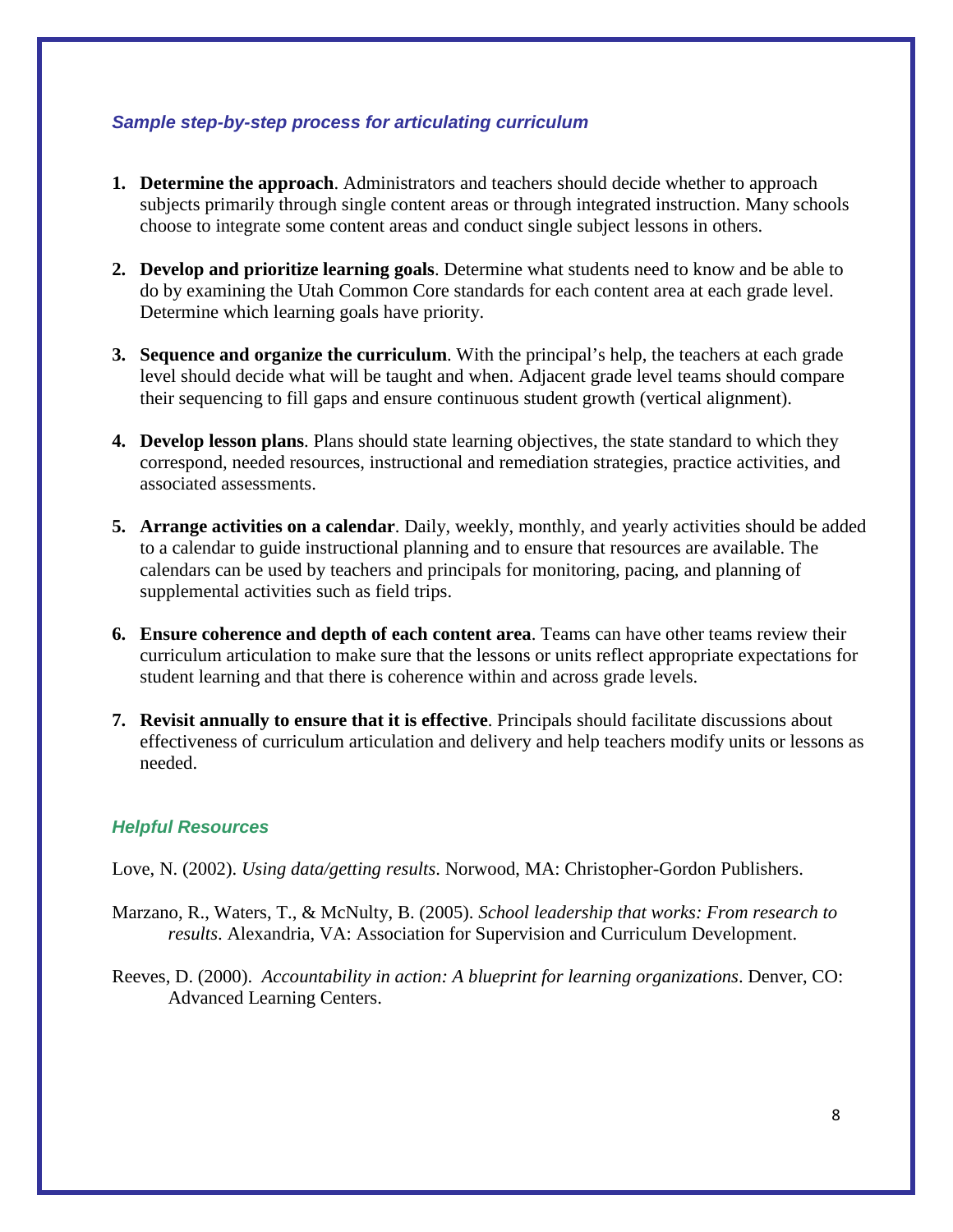#### *Sample step-by-step process for transition alignment*

- **1. Prepare for the process**. Decide which of the available transition alignment processes will best meet the school's needs and budget and time constraints.
- **2. Identify stakeholders**. Clearly communicate the roles of and the benefits to all participants in the alignment process. Participants should include stakeholders on both sides of the transition point. Support broader integration of goals, services, and practices between the two sides of the transition point.
- **3. Hold regular meetings**. Typically, articulation discussion groups meet monthly during the school year. Share an agenda before each meeting and minutes afterward.
- **4. Consider student experiences**. This includes carefully examining documents related to curriculum at both levels as well as soliciting student input through interviews, focus groups, or surveys.
- **5. Identify policies**. At higher levels of the education system, policies that may affect the alignment process or its outcomes often involve receipt of articulated credit for particular coursework.
- **6. Align all content areas**. Choose an appropriate curriculum alignment process and work on one content area at a time. Be sure to establish whether alignment is course-to-course, course-tocourses, or courses-to-course.
- **7. Remove barriers**. For students to successfully transition through the system, each must be adequately prepared for the next step and be able to schedule necessary classes.
- **8. Review alignment regularly**. Since programs change, establish a review process and schedule to maintain the alignment of all transition elements.
- **9. Evaluate the articulation**. Collect student level data to be used for evaluating the outcomes of the articulation project.

- Indiana NCA CASI Membership. (2002). *The transitions endorsement process*. Retrieved from <http://baby.indstate.edu/IndianaNCA/mbership/transitn/transit2.htm>
- Western States Benchmarking Consortium. (2003, February). *Student learning* (Rev ed.). Retrieved from [www.wsbenchmark.org/Student\\_Learning.pdf](http://www.wsbenchmark.org/Student_Learning.pdf)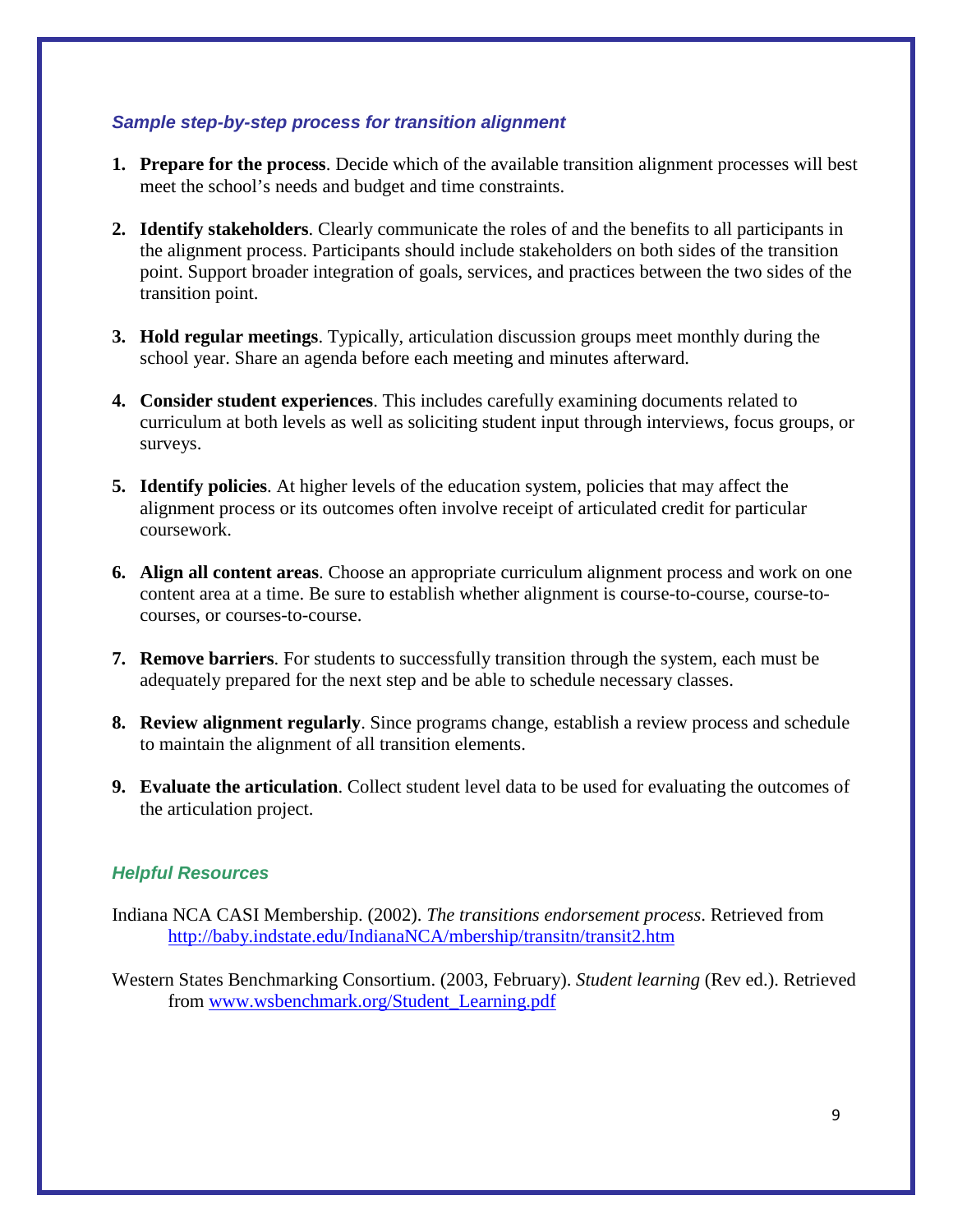#### *Sample step-by-step process for aligning assessments to standards*

- **1. Define what students are expected to learn**. Use the curriculum map and articulation procedures to identify achievement expectations for units and lesson plans. Translate the expectations into student friendly terms to share with students.
- **2. Translate expectations into assessments**. Develop a variety of age appropriate, challenging assessments including selected responses, essays, performances, visualizations, interviews, and other assessment forms. Include questions that assess higher order thinking skills as well as information attainment. Teachers may create or adapt assessment tools in collaboration with other teachers.
- **3. Give students clear and timely feedback**. By grading assessments soon after they are completed, a teacher can assess students' strengths and weaknesses, make instructional changes, and provide the student with clear direction in his or her learning.

## *Helpful Resources*

- Black, P., & William, D. (1998). Inside the black box: Raising standards through classroom assessment. *Phi Delta Kappan, 80* (2), 139-144.
- Crooks, T. J. (1988). The impact of classroom evaluation practices on students. Review of *Educational Research, 58* (4), 438-481.
- Meisels, S. J., Atkins-Burnett, S., Xue, Y., Nicholson, J. Bickel, D.D. & Son, S-H. (2003, February) Creating a system of accountability: The impact of instructional assessment on elementary children's achievement test scores. *Education Policy Analysis Archives, 11*(9). Retrieved from<http://epaa.asu.edu/epaa/v11n9>
- Pallegrino, J. W., Chudowsky, N., & Glaser, R. (Eds.). (2001) *Knowing what students know: The science and design of educational assessment*. Washington, DC: National Academy Press.
- Popham, W. J. (1995). *Classroom assessment: What teachers need to know*. Needham Heights, MA: Allyn & Bacon.

Stiggins, R. J. (1994). *Student-centered classroom assessment*. New York, NY: Macmillan.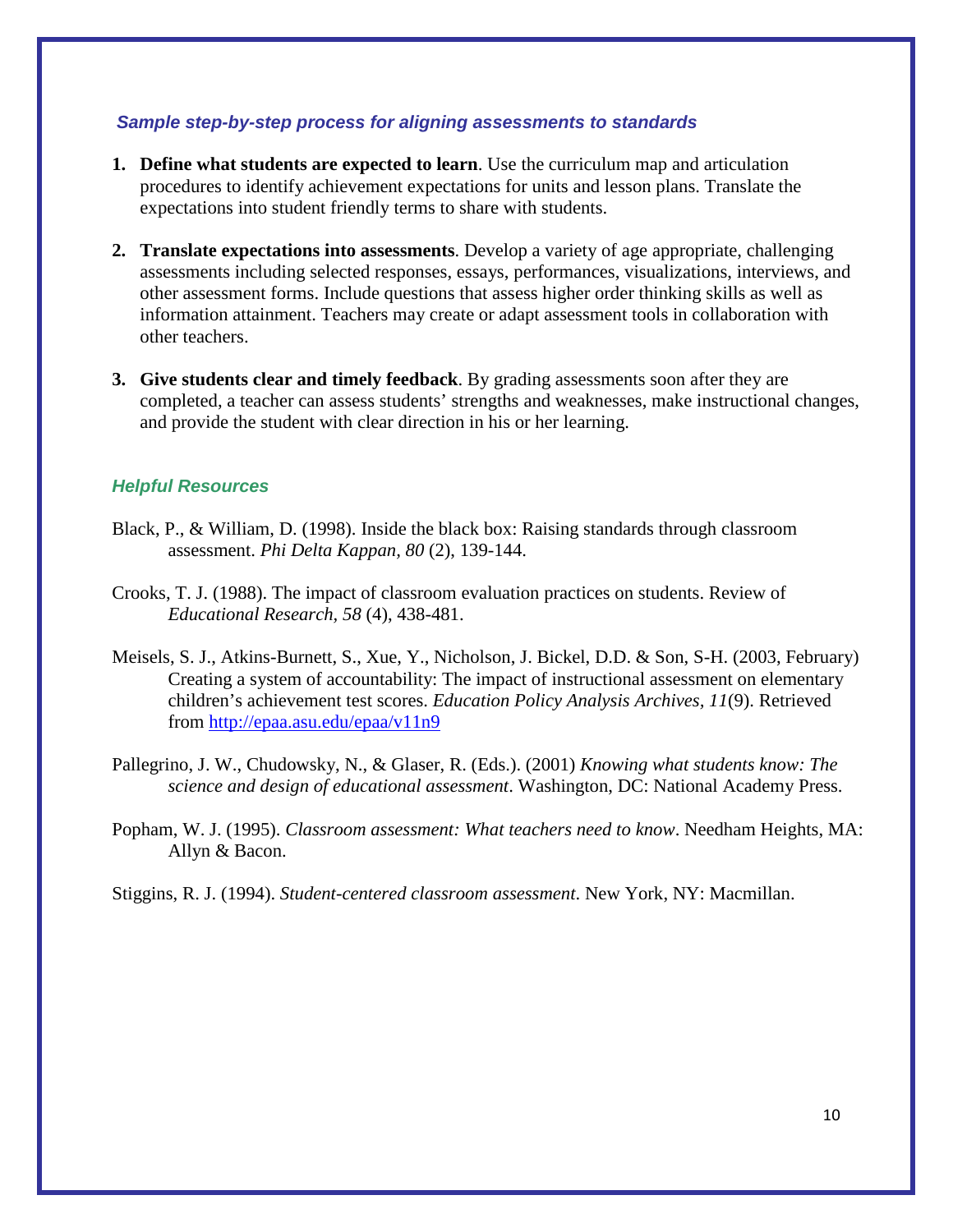#### *Sample step-by-step process for articulating academic expectations and proficiency*

- **1. Communicate the learning target**. Share the learning targets in a clear and understandable manner before beginning instruction so student can know what they are responsible for mastering and at what level.
- **2. Consider providing a scoring guide**. A student friendly scoring guide that defines quality work helps students know if they have reached proficiency. Scoring guidelines are particularly useful for performance assessments.
- **3. Provide students with examples**. Students are more likely to understand feedback and evaluations when they are shown examples of strong and poor work that translate the proficiency standards into specific, concrete, and understandable terms.
- **4. Teach students to self-assess**. Ongoing descriptive feedback on student performance teaches students how to assess their own work. As students develop this skill, provide them an opportunity to identify the strengths and weaknesses of their work before offering feedback. Students' self- assessments help them understand the material and internalize expectations. Peer assessment should focus on improvement not grading.

- Stiggins, R., Arter, J., Chappuis, J., & Chappuis, S (2004). *Classroom assessment for student learning: Doing it right – using it well*. Portland, OR: Assessment Training Institute.
- Wiggins, G., & McTighe, J. (2003). *Understanding by design*. Alexandria, VA: Association for Supervision and Curriculum Development.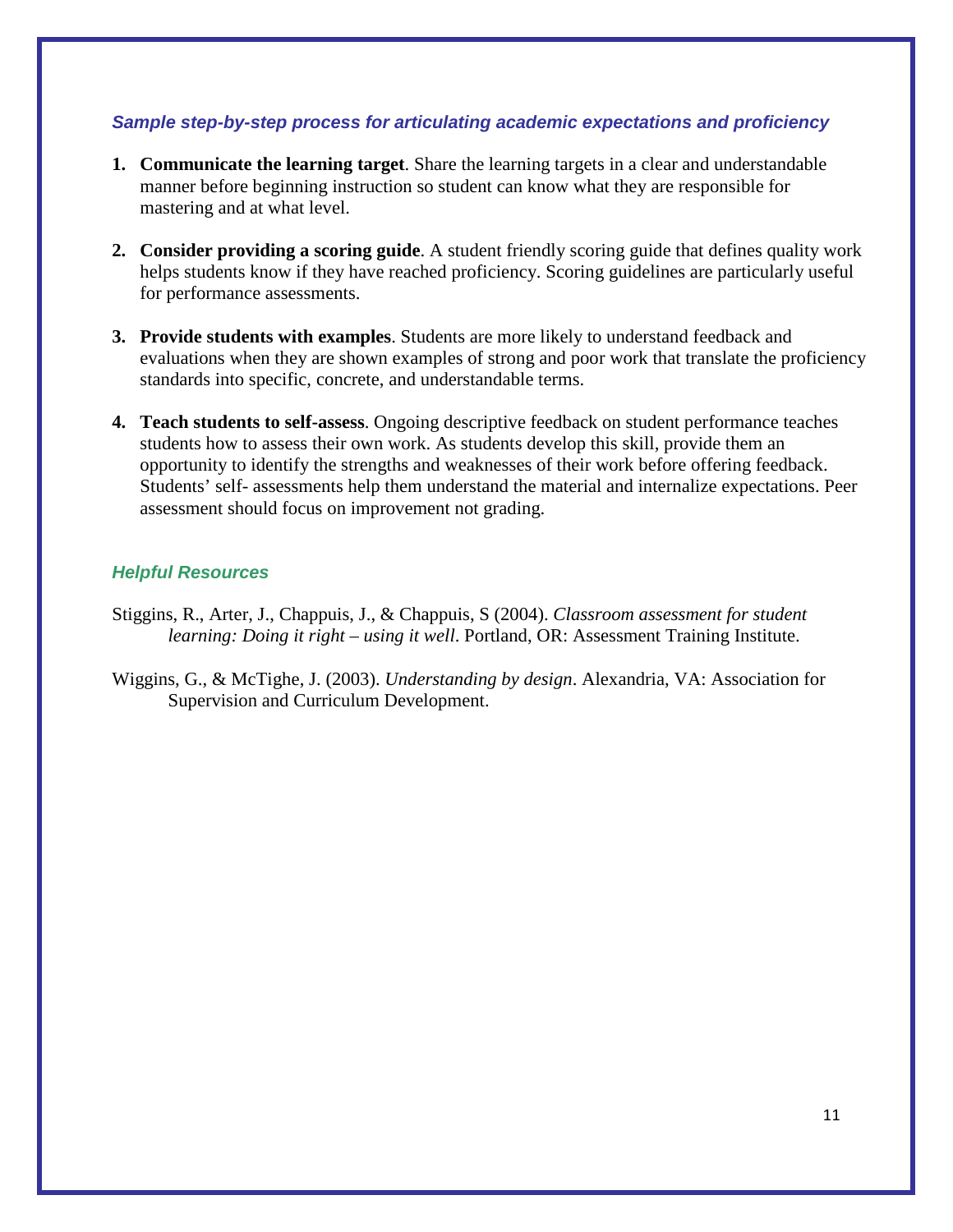#### *Sample step-by-step process for identifying achievement gaps*

- **1. Prior to looking at the data**. Engage appropriate stakeholder groups (e.g., staff, parents, school boards, students, administrators) in a dialogue about attitudes, achievement, and the curriculum. To help in this dialogue, use questions to help reveal assumptions, expectations, and predictions.
- **2. Analyze the data**. Examine student assessment data to look for trends and patterns. Sort and summarize the data using colored markers or special software. Look for common themes or trends. Note what appears to be surprising or unexpected.
- **3. Identify possible explanations**. Data can be used to verify assumptions and discourage the exploration of other plausible explanations. To avoid this, identify many possible explanations and examine other data sources.
- **4. Identify action steps**. Identify instructional and scheduling changes, a timetable, staff members who will be responsible for implementation, and how stakeholders will be engaged and informed.
- **5. Monitor and adapt instructional changes**. Establish a process to monitor the implementation, collect data and make additional changes.

- Quality Counts at 10: A Decade of Standards-Based Education from Education Week. Retrieved from [www.edweek.org/ew/toc/2006/01/05/index.html](http://www.edweek.org/ew/toc/2006/01/05/index.html)
- The Education Trust. *Making data work: A parent and community guide*. Retrieved from [http://www.blwd.k12.pa.us/district\\_info/districtreportcard/Shared%20Documents/Making\\_D](http://www.blwd.k12.pa.us/district_info/districtreportcard/Shared%20Documents/Making_Data_Work_Parent_and_Community_Guide.pdf) [ata\\_Work\\_Parent\\_and\\_Community\\_Guide.pdf](http://www.blwd.k12.pa.us/district_info/districtreportcard/Shared%20Documents/Making_Data_Work_Parent_and_Community_Guide.pdf)
- Pellegrino, J. W. (2001, April). *Rethinking and redesigning education assessment*. Denver, CO: Education Commission of the States. Retrieved from [www.ecs.org/clearinghouse/24/88/2488.htm](http://www.ecs.org/clearinghouse/24/88/2488.htm)
- Quenemoen, R., Thurlow, M., Moen, R., Thompson, S., & Morse, A. B. (2004). *Progress monitoring in an inclusive standards-based assessment and accountability system* (Synthesis Report 53). Minneapolis, MN: University of Minnesota, National Center on Educational Outcomes.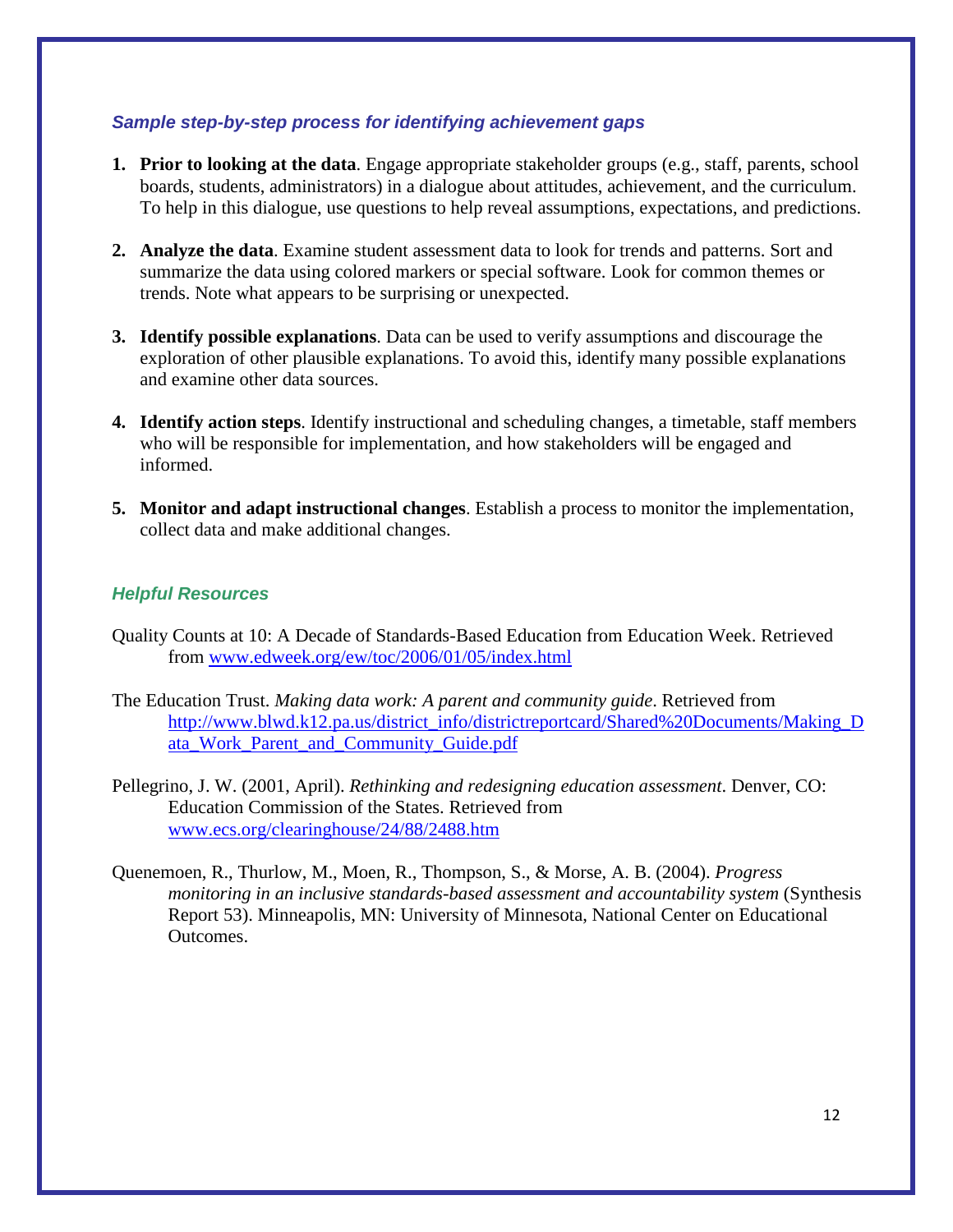#### *Sample step-by-step process for feedback on assessments*

- **1. Define the purpose of the assessment**. Assessments can be used as an instructional tool and to make decisions about students' progress.
- **2. Collect, adapt, or design assessments that match the assessment purpose**. Multiple choice and short answer assessments can be used to assess content knowledge, some kinds of reasoning in isolation, and simple procedural knowledge. Essays can serve to assess student mastery of complex content or procedural knowledge and reasoning. Oral communication can be used to assess all of the achievement target areas.
- **3. Specify the performance standards**. Write clear, specific descriptions of the performance standards expected of student work. Provide examples of student work to articulate the precise definitions of each level.

## *Helpful Resources*

- Annenberg Media. (1997). *Assessment in math and science: What's the point?* [Video]. Can be viewed online at [www.learner.org/resources/series93.html#program\\_descriptions](http://www.learner.org/resources/series93.html#program_descriptions)
- Herman, J. L., Aschbacher, P. R., & Winters, L. (1992). *A practical guide to alternative assessment.* Alexandria, VA: Association for Supervision and Curriculum Development.

Education Northwest. (1998). *Assessment toolkit.* Portland, OR: Author. Retrieved from <http://educationnorthwest.org/resource/700>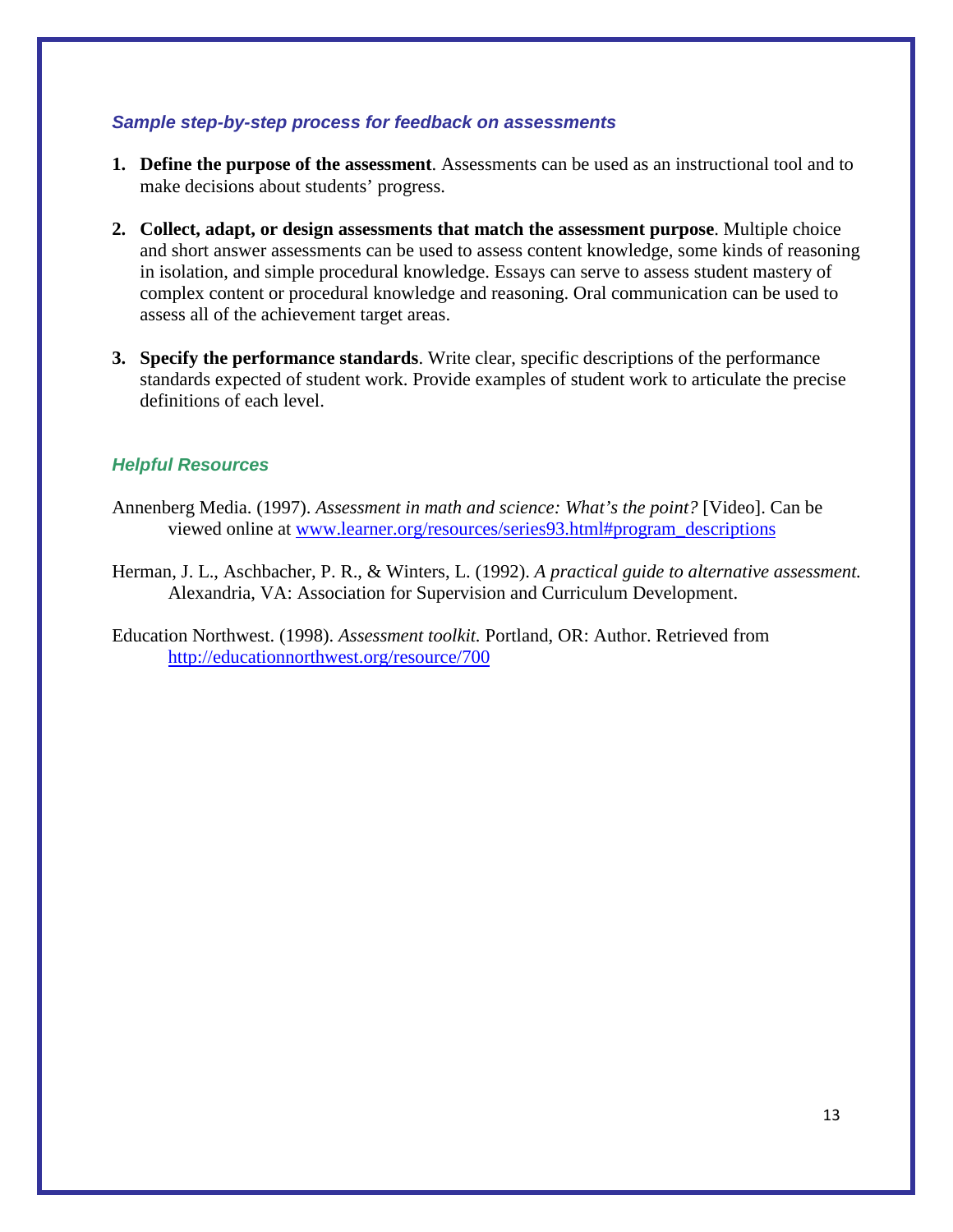#### *Sample step-by-step process for performance standards*

- **1. Determine how the performance standard will be articulated**. Schools can use the state standards for proficiency or they can develop their own performance standards. A performance standard can be written in generalized terms to be used with multiple assessments or in specific terms as it relates to each assessment.
- **2. Use clear language when writing performance standards**. Limit the number of performance criteria and express them in terms of observable behaviors or product characteristics. The differences between achievement levels should be clear and aligned with UPASS expectations. If the performance standards will be used by multiple teachers, ensure they will be interpreted consistently.
- **3. Post the performance standards in the classroom**. Students should know what is expected of them and how they will be evaluated. Showing students examples of acceptable and unacceptable work will help them to understand what is expected.
- **4. Communicate the performance standards to parents**. Parental support of classroom learning improves when parents know the assessment expectations for student tasks.
- **5. Develop grading rubrics**. A generalized grading rubric based on performance standards allows students to self-assess their work and guide teachers in grading. The rubric needs to be clear and easily understood by students and parents. Specific rubrics should be available when tasks are assigned.
- **6. Display samples**. Student samples and teacher made models clarify tasks and show distinctions between levels of performance on the rubric. The display should also be used to identify and discuss strategies for students to improve their performance on assignments.
- **7. Allow time for students to analyze work**. Class discussions, teacher feedback, and opportunities to evaluate others' work according to the performance standards and rubrics ensure that students understand and use the performance standards as assessment criteria.
- **8. Communicate the level of student's mastery of the standards to their parents**. Conferences and regular progress reports sent home are two effective means of showing parents their child's accomplishments.

- Arter, J., & McTighe, J. (2001). *Scoring rubrics in the classroom*. Thousand Oaks, CA: Corwin Press. Lawrence, KS: Author. Retrieved from [http://rubistar.4teachers.org](http://rubistar.4teachers.org/)
- Wiggins, G., & McTighe, J. (2005). *Understanding by design*. Alexandria, VA: Association for Supervision and Curriculum Development.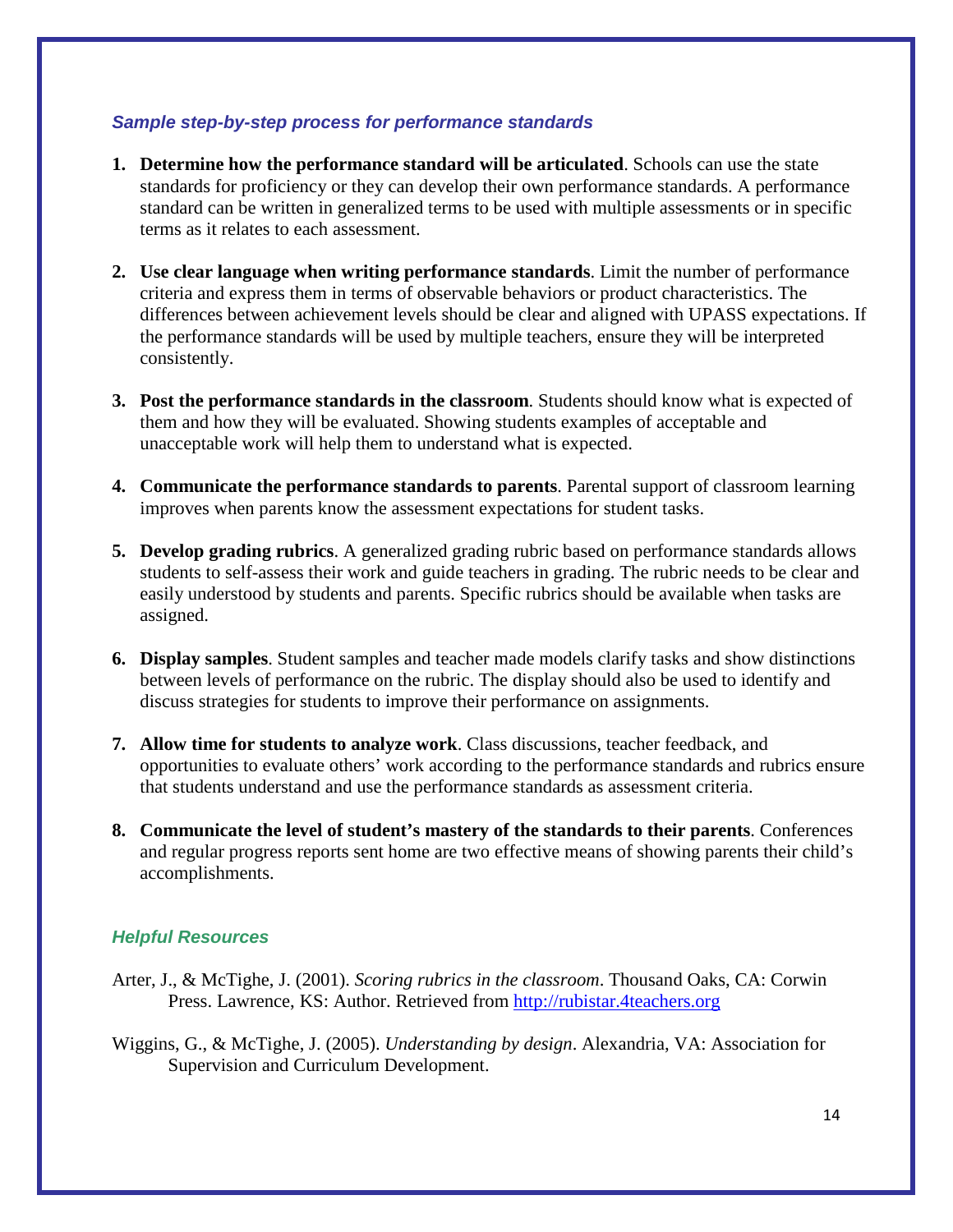# **Measures: High school graduation rate College entrance exam composite and subtest measures**

#### *Definitions & Instructions*

Few would debate the importance of earning a high school diploma. Researchers agree that graduating from high school leads to much better life outcomes; parents uniformly desire that their children walk down the aisle in cap and gown; policymakers compete over whose ideas will lead to more high school graduates. The same can be said about the ability to attend college, of which earning a high school diploma is a necessary part. What is less agreed upon, however, is the extent to which public schools are succeeding at graduating students and at preparing those students for higher education.

**Graduation rate** in Utah is calculated by taking the number of graduates, and dividing it by the number of drop outs, number of other completers, number of continuing students, and number of graduates combined (i.e., # graduates/ (# drop outs + # other completers + # continuing students + # graduates)). *Charter school governing boards should review ['Cohort Graduation and Dropout Rate](http://schools.utah.gov/data/Educational-Data/Graduation-Dropout-Rates.aspx)  [by School'](http://schools.utah.gov/data/Educational-Data/Graduation-Dropout-Rates.aspx) (for the most recent school year), and look at data for similar schools (e.g., similar target population, close in proximity, etc.) prior to setting entity identified graduation rate.*

An **academic core curriculum** helps students prepare for college level work by the time they graduate from high school. Courses are rigorous and closely aligned with academic standards. Although it was once assumed that only the most capable and motivated students could master a college preparatory curriculum, research shows that all students benefit from exposure to a challenging academic core. Utah describes an academic core curriculum as providing:

- Four units of English;
- Three units of Mathematics, met minimally through successful completion of the foundation courses, Algebra 1, Geometry, Algebra 2;
- Three units of science, including laboratory sciences such as biology, chemistry and physics;
- Three units of social studies.

A **common curriculum** is one that has the same outcome expectations for all students including, but not limited to, students identified for special education and students who are English language learners. The intent is to achieve more equitable outcomes for all students. A common curriculum defines a core of essential skills and knowledge each student is expected to attain. It does not mean that all students will master the content at the same speed or same depth. Since the curriculum provides common expectations for the performance of all students, teachers are more easily able to maintain a consistent high level of instruction.

**Curricular units for continuing education, life, and career options** communicate with students about workplace attitudes, such as completing work on time, conscientiousness, cooperation, and self-discipline, and workplace skills such as problem solving, decision making, collaboration, and communication. Continuing education curriculum helps young people develop a positive attitude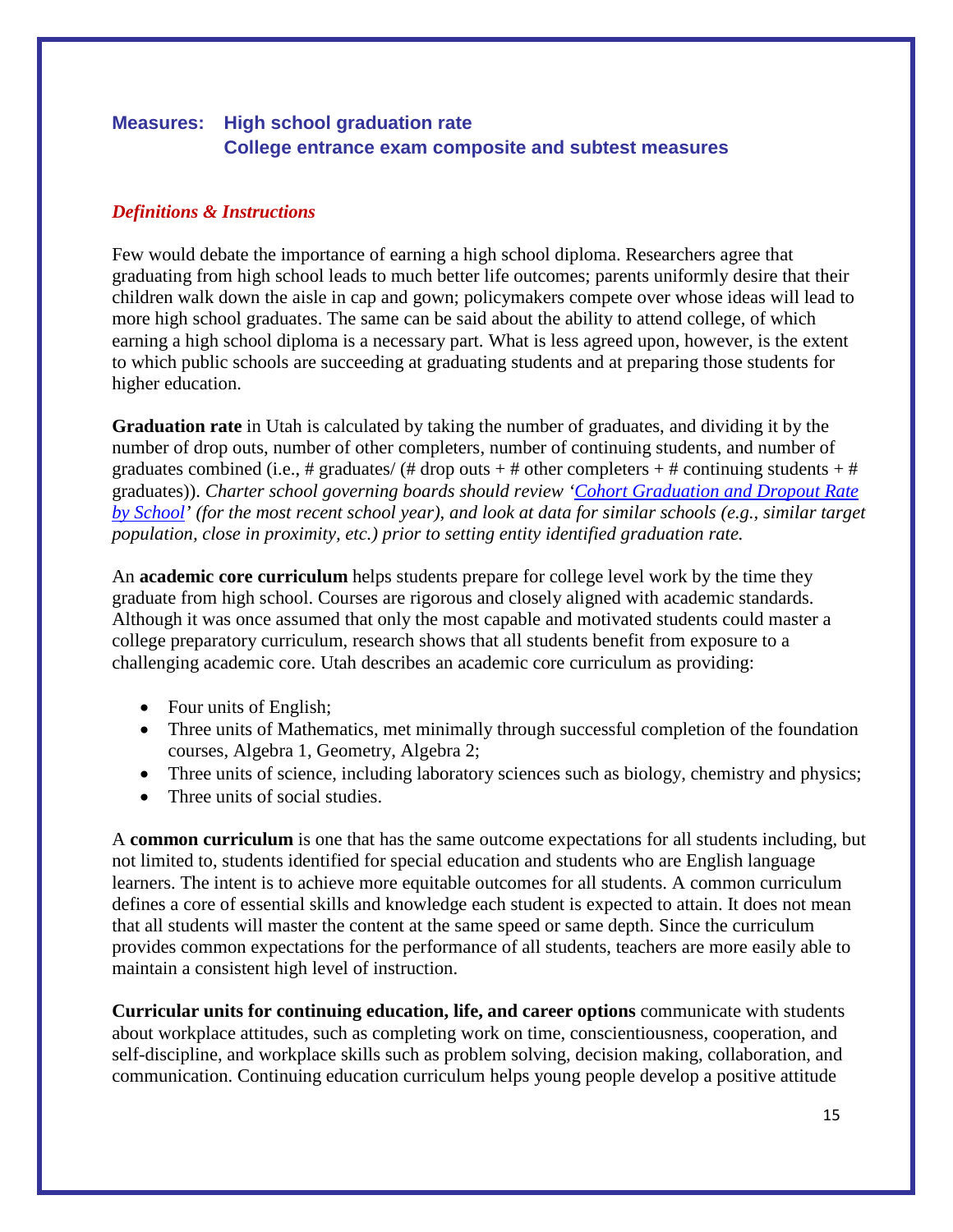toward learning and become motivated to continue their education. The curriculum helps students see a pathway to the future and acquire study skills and learning strategies to cope with new academic challenges. Lifelong learning skills emphasize what students will need to succeed in the workplace, become competent citizens, and relate well to others.

**Disaggregated groups** consist of race/ethnicity and gender. Specifically, disaggregated groups for this indicator are African American/Black, American Indian/Alaska Native, Caucasian American/White, Hispanic, Asian American/Pacific Islander, Male, and Female. **Disaggregated data** means data that have been taken apart and thoroughly examined. Data may be disaggregated by grade level, teacher, demographic information, subject area, gender, ethnicity, special education status, and/or any number of other factors. The purpose of disaggregating data is to help make strategic plans and decisions to improve student achievement.

The **ACT®** test assesses high school students' general educational development and their ability to complete college-level work. The multiple-choice tests cover four skill areas: English, mathematics, reading, and science. The Writing Test, which is optional, measures skill in planning and writing a short essay.

The **SAT** assesses high school students' academic readiness for college. These exams test the reading, writing and math skills that students' learn in school and that are critical for success in college and beyond. It gives both the student and colleges a sense of how they will be able to apply the thinking, writing and study skills required for college course work.

Colleges in Utah that require the ACT or SAT are: University of Utah, Utah State University, Southern Utah University, Snow College, Dixie State College, Utah Valley University, Brigham Young University, and Westminster College. *Charter school governing boards should review the most recent ['ACT Utah Report'](http://www.schools.utah.gov/data/Educational-Data/Assessments-Student-Achievement.aspx) prior to setting entity identified predictive scores by disaggregated groups or median score on ACT by disaggregated groups.*

| Indicator - Student achievement level                      |                                                                                                      |                                |  |
|------------------------------------------------------------|------------------------------------------------------------------------------------------------------|--------------------------------|--|
| <b>Measure</b>                                             | <b>Metric</b>                                                                                        | <b>Best Practice Guideline</b> |  |
| High school graduation rate                                | Percentage of students<br>graduating high school using<br>Utah graduation formula                    | 71.8%                          |  |
| College entrance exam<br>composite and subtest<br>measures | Percentage of students<br>reaching score predictive of<br>college success by<br>disaggregated groups | >21                            |  |
| College entrance exam<br>composite and subtest<br>measures | Median score by disaggregated<br>groups                                                              | TBD                            |  |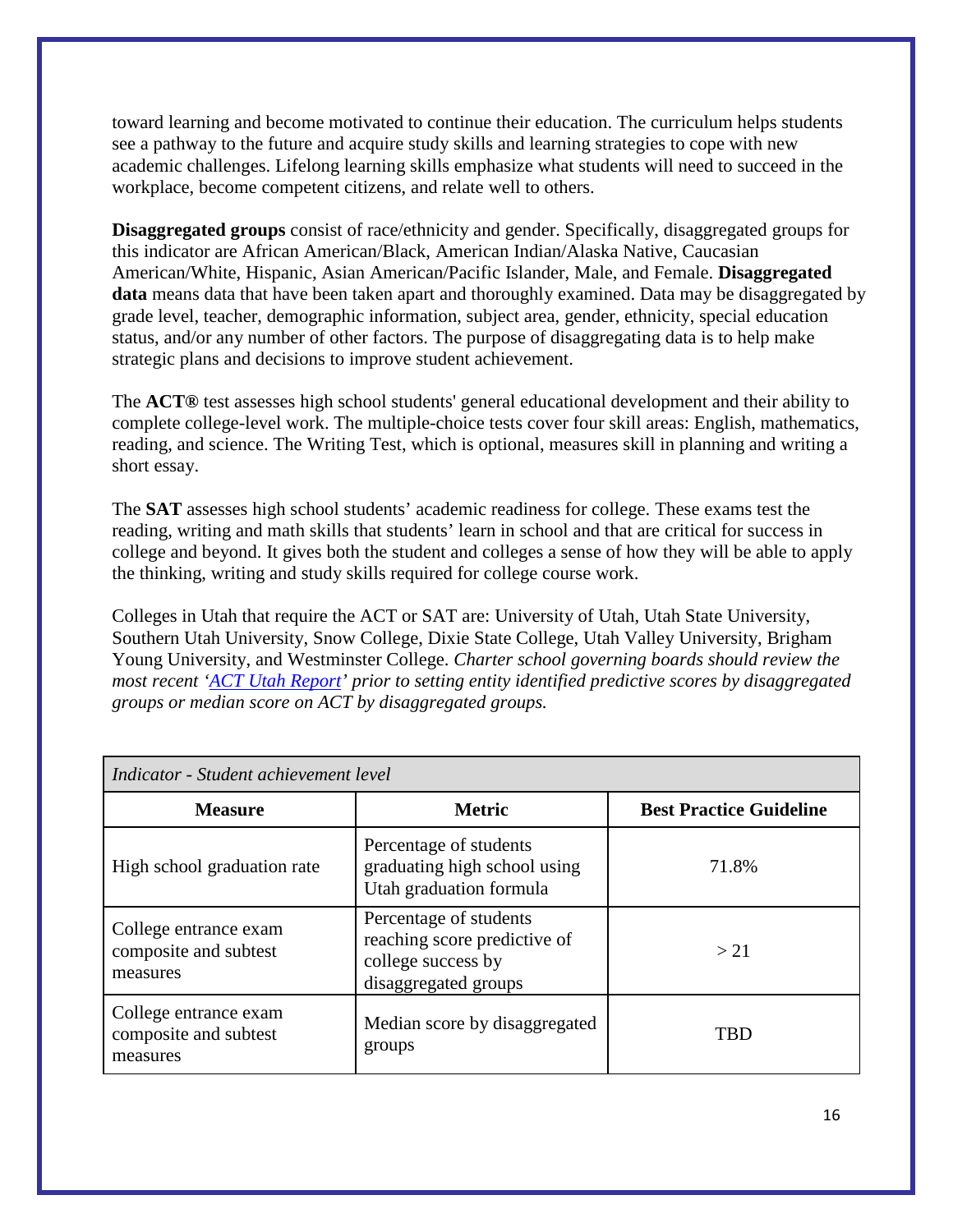#### *Sample step-by-step process for preparing students for life after high school*

- **1. Believe all students can learn**. It is important that all staff, including administrators, teachers, special education professionals, and other support staff, hold this belief. It is not possible to support a common academic core curriculum in a setting in which the adults do not believe in the learning capacity of all students.
- **2. Read background literature**. Teachers, special education professionals, and administrators should become familiar with the background literature and research available on the design and results of enacting a common academic core curriculum.
- **3. Identify curriculum standards and expectations**. Build a common core by compiling the course expectations, and their corresponding standards, in all content areas that all students will be expected to know and be able to do in order to transition to in the next grade or graduate. Examine the total curriculum to ensure that all standards are adequately addressed and that all students will have the opportunity to meet the expectations of the common academic core.
- **4. Communicate standards and expectations**. Students need to know how courses enable them to make progress toward mastering the common academic core. Content area standards and course outcome expectations can be distributed in a course syllabus, posted in the classroom, and discussed at the beginning of each unit, lesson, or activity.
- **5. Address learning needs**. Although courses will differ in the manner and pace by which content is taught, teachers of all courses should maintain high expectations for student performance and schools should offer adequate course selection for all students.
- **6. Require problem solving and higher order thinking**. Some students may require more time to master basic level skills and information. It is not appropriate to withhold practice in problem solving and higher order thinking until they have achieved this mastery. Instead, these skills should be embedded in coursework at all proficiency levels for all students.
- **7. Motivate all students**. Teachers should be aware of individual student learning needs and choose appropriate instructional strategies and practices that motivate all students to increase their academic achievement.
- **8. Consider making achievement of the common academic core curriculum a requirement for high school graduation**.
- **9. Make revisions**. Be sure all students have access to challenging coursework that addresses the common academic core. This can be accomplished by reviewing disaggregated student data and making appropriate curriculum revisions.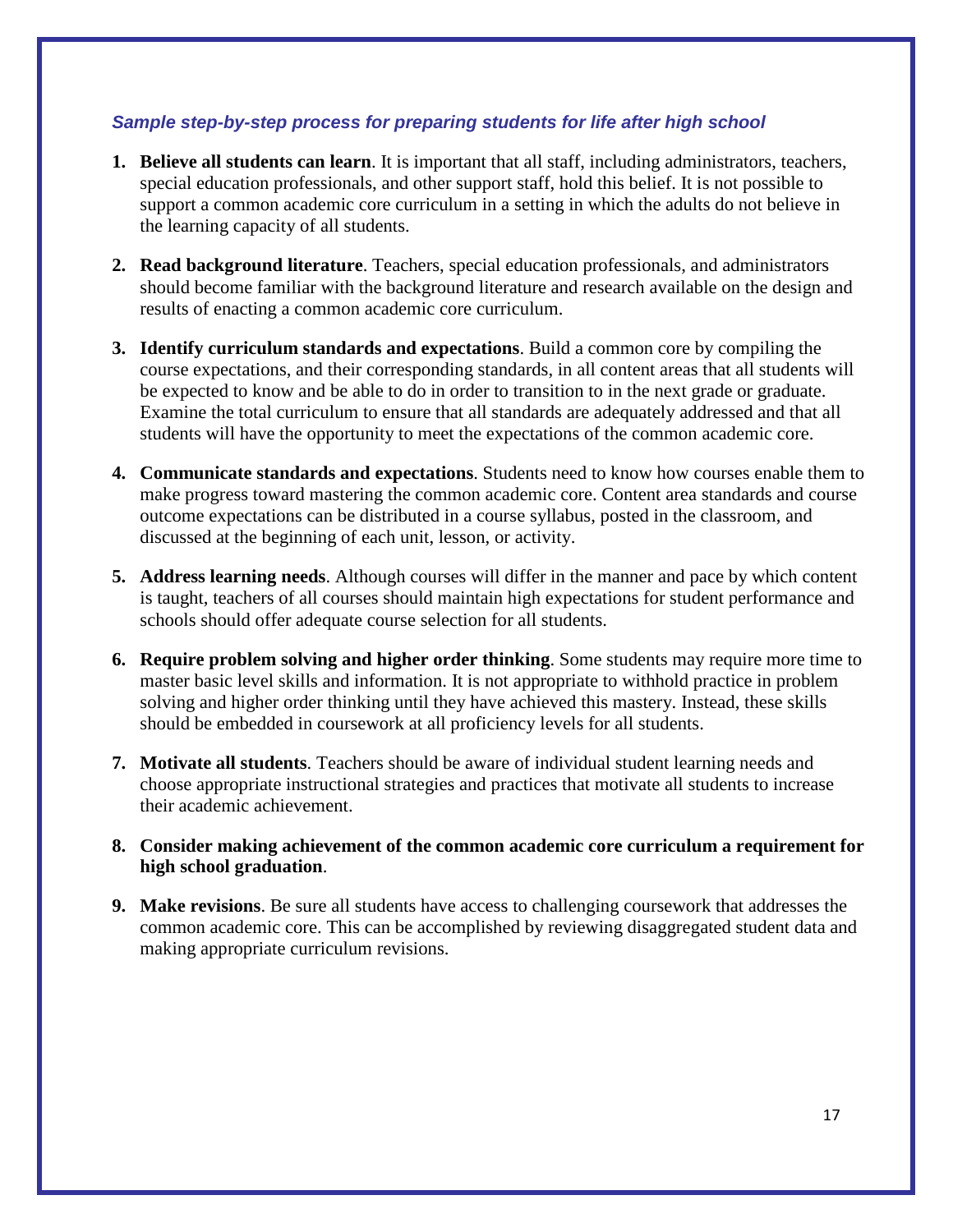- ACT (2005). *Courses count: Preparing students for postsecondary success*. <http://www.act.org/research/policymakers/pdf/CoursesCount.pdf>
- ACT & The Education Trust. *On course for success: A close look at selected high school courses that prepare all students for college*. Retrieved from <http://www.aypf.org/forumbriefs/2005/fb071505.htm>
- The American Diploma Project. (2004, February). *Ready or not: Creating a high school diploma that counts*. Retrieved from<http://www.achieve.org/ReadyorNot>
- Education Trust- West. (2004, spring). *The A-G curriculum: College-prep? Work-prep? Life-prep*. Retrieved from [http://www.edtrust.org/west/publication/the-a-g-curriculum-college-prep](http://www.edtrust.org/west/publication/the-a-g-curriculum-college-prep-work-prep-life-prep)[work-prep-life-prep](http://www.edtrust.org/west/publication/the-a-g-curriculum-college-prep-work-prep-life-prep)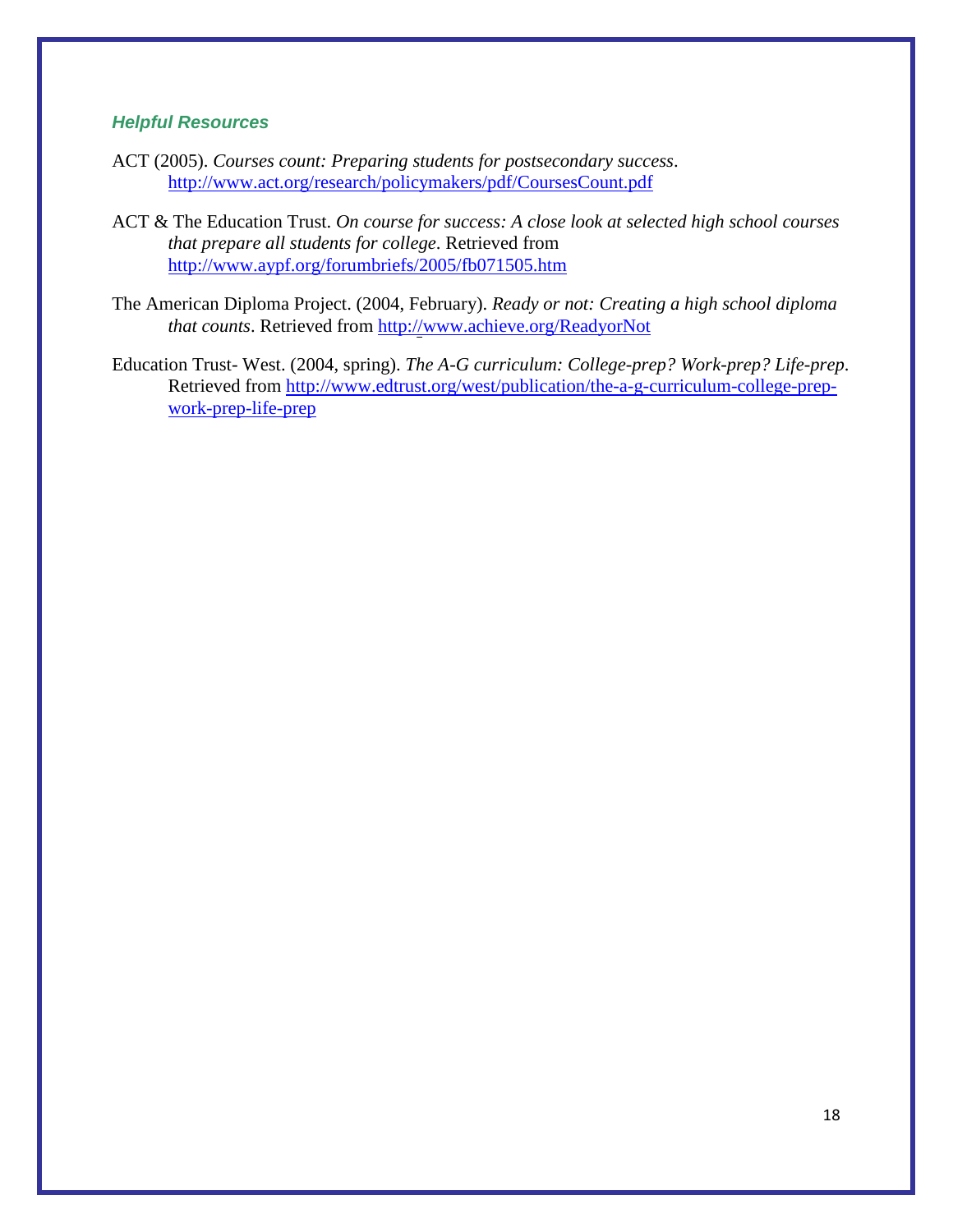## *Sample step-by-step process for addressing continuing education, life, and career options*

- **1. Communicate**. Often students have an orientation to the present rather than the future. Teachers should communicate the importance of acquiring skills for postsecondary education, career, and life. They can motivate students to acquire skills important for adulthood if they link the acquisition of such skills to future earning power and satisfaction with life.
- **2. Provide opportunities for the development of skills**. Develop activities that help students foster the development of important attitudes and skills, such as dependability, positive attitudes toward tasks, and other related life and workplace skills.
- **3. Choose workplace problems for students to solve**. This type of activity gives students time to learn more about problem solving, decision making, and seeking alternative solutions to problems.
- **4. Give students opportunities to work**. Students working in the community and sharing the experiences in class can result in shared learning and a more realistic sense of workplace expectations.
- **5. Provide instruction in communication, conflict management, and collaboration skills**. These skills will be beneficial no matter what future path students pursue.
- **6. Encourage self-directed learning**. Show students how to plan and complete projects on time.
- **7. Cultivate resilience skills**. Acquiring these skills will help students develop the confidence and competence to persist in future endeavors.
- **8. Explore implementation of dual enrollment opportunities**. Dual enrollment opportunities between high schools and postsecondary institutions, Tech Prep programs, or college access programs helps students, particularly those at risk of high school failure, to complete high school and continue to postsecondary education.

- Dougherty, C., Mellor, L., & Smith, N. (2005). *Identifying appropriate college-readiness standards for all students.* Austin, TX: National Center for Educational Accountability.
- Lerner, J. B., & Brand, B. (2006). *The college ladder: Linking secondary and postsecondary education for success for all students*. Washington, DC: American Youth Policy Forum.
- North Central Regional Educational Laboratory and the Metiri Group. (2003). *enGauge 21st century skills: Literacy in the digital age*. Naperville, IL and Los Angeles, CA: Authors.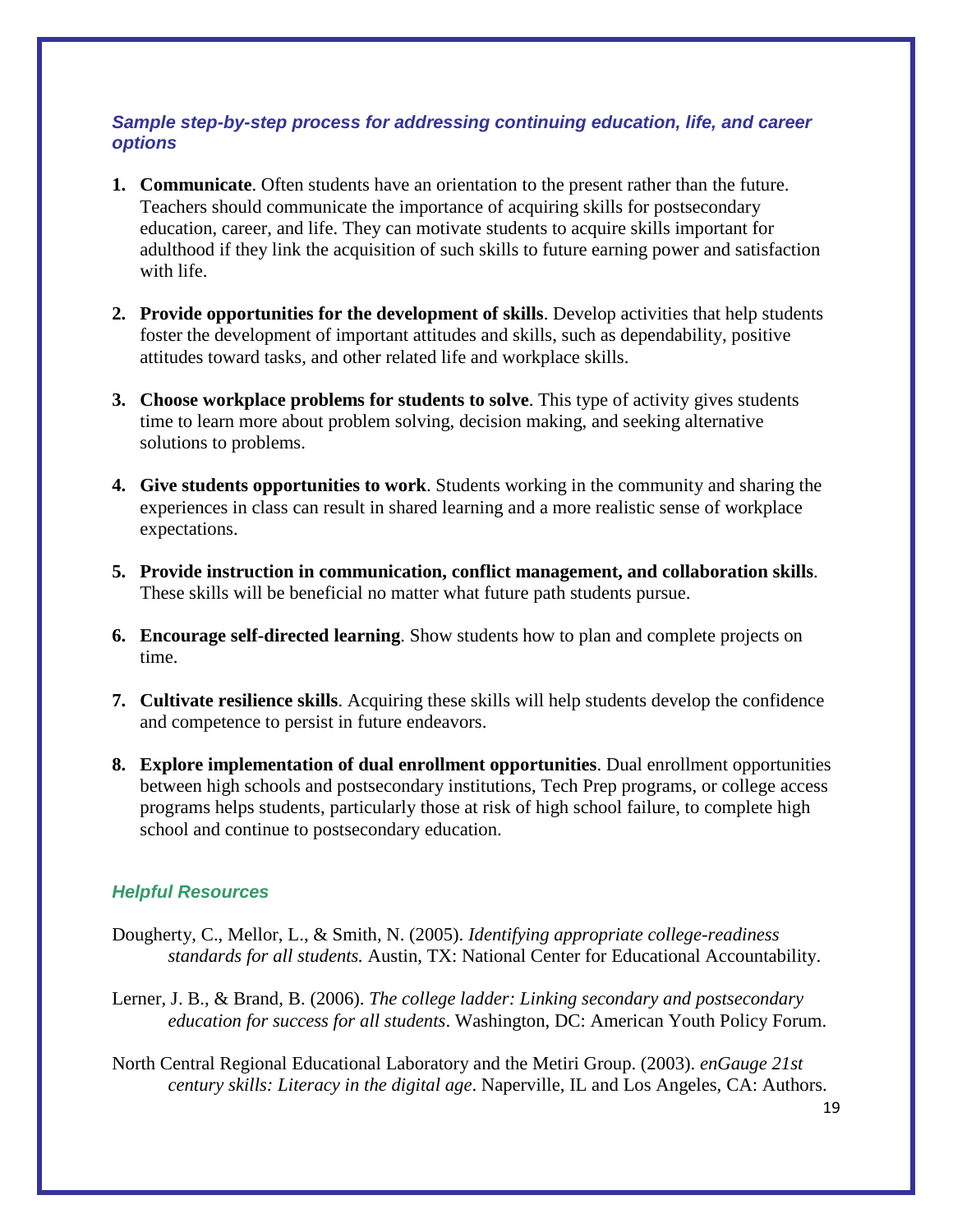# **Indicator – Board Performance & Stewardship**

# **Measures: Board member development Regulatory reporting & compliance**

#### *Definitions & Instructions*

A school's **vision statement** provides a description of where the school is headed. It describes a picture of the future and how leaders, educators, and partners see events unfolding over an extended period of time.

A **mission statement** is a description of the schools' purpose. It sets the foundation and brings focus to the school. It should be to the point and should define "why the school is there" and "what are the school is going to do." A mission statement provides clarity and direction.

To **sustain a shared vision and mission** means to make sure that they are upheld, communicated, and celebrated over time. The vision and mission are the foundation upon which all school decisions, plans, and goals are built. A shared vision and mission are known by all stakeholders including staff, administrators, students, parents, and the community. *Charter school governing boards should review the governing board training modules on the State Charter School Board's website prior to setting entity identified percentage of governing board members passing all available modules.*

A school's **learning and work environment** includes all of the places within and outside the school where students, staff, teachers, and administrators conduct their activities. This includes the physical environment, such as the building and its grounds, and the cultural environment, including the way people conduct themselves and interact with others.

A **safe environment** is one that respects students' personal, developmental, academic, social, and emotional needs. Physical and affective environments are protected and comfortable. **Effective environments** are those in which the goals and objectives of the school may best be accomplished.

Using **multiple communication strategies** means that the charter school governing board transmits information to stakeholders in more than one way. In public education, traditional methods of communication tend to be one way (school to home) and usually in a written format (e.g., a newsletter or progress report). Advances in technology enable charter schools to use the Internet, electronic mail (e-mail), automated telephone systems, and voice mail to communicate with and among teachers, administrators, community members, and families. Personal contacts with families though parent-teacher conferences, family-school liaisons, and the use of interpreters and bilingual materials can be effective ways of communicating with an increasingly diverse school population.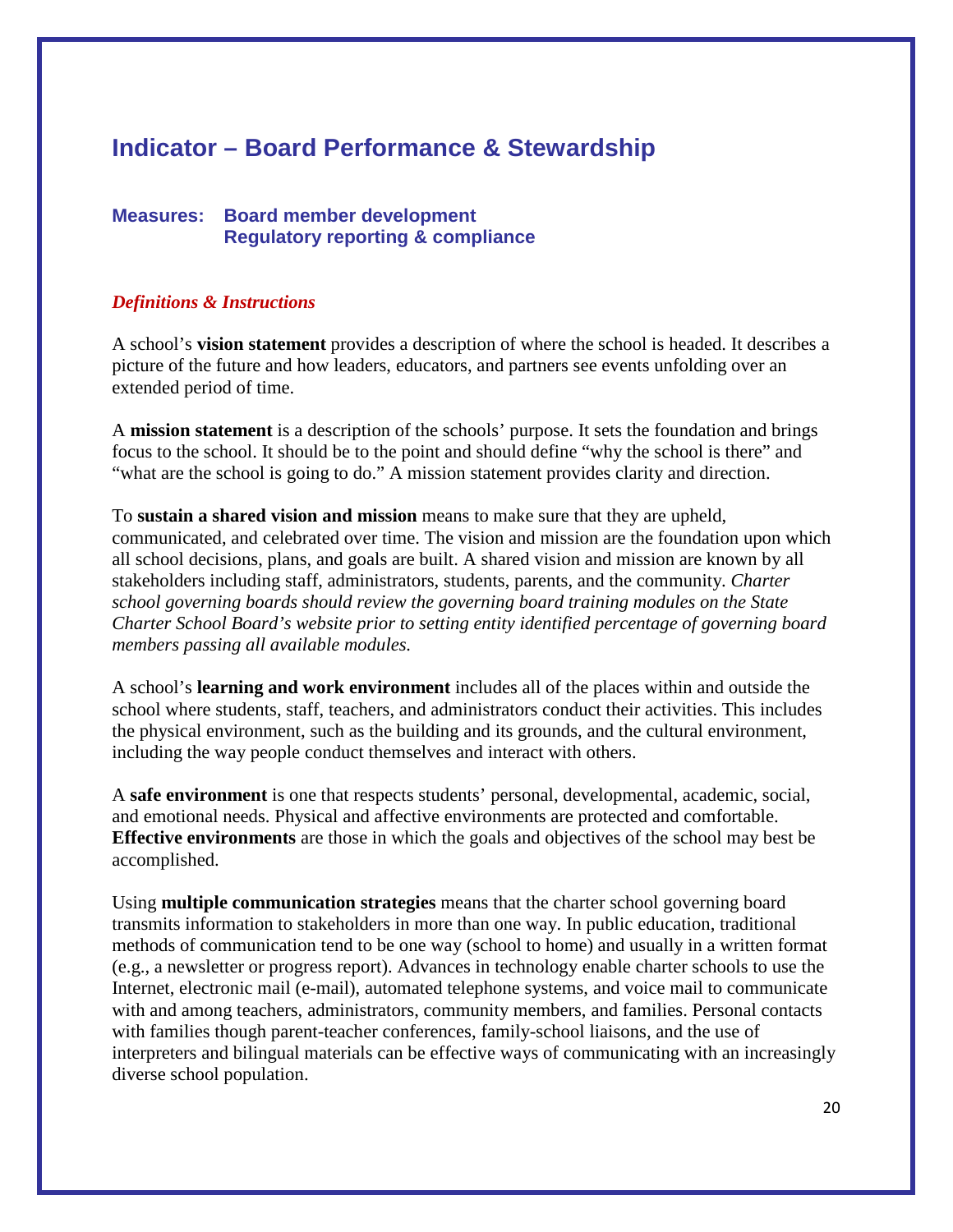An **evaluation process** assesses goal attainment and quality of performance. Administrator proficiency is typically determined in advance and identifies behaviors, knowledge, skills, and dispositions necessary to be effective in the job. A process used to improve proficiency is one that includes analysis of strengths and weaknesses and a plan to address weaknesses on an individual and group basis. An effective evaluation and professional development plan ensures administrators receive training in the skills they need to be proficient at their jobs.

**Disaggregated data** means data that have been taken apart and thoroughly examined. Data may be disaggregated by grade level, teacher, demographic information, subject area, gender, ethnicity, special education status, and/or any number of other factors. The purpose of disaggregating data is to help make strategic plans and decisions to improve student achievement.

**Achievement** refers to student academic performance, usually related to a state, district, or school accountability system. This generally translates into test scores on the state assessment.

The **planning process** is a series of activities or steps that lead an organization to identify what is being done to support and further the mission and vision of the organization and what changes will strengthen the organization. The planning process takes time and actively engages all stakeholders in various tasks. When done correctly, the planning process results in a strategic plan that provides an outline of organizational goals and a blueprint for accomplishing those goals over a specific period of time. *Charter school governing boards should review the ['Annual](http://schools.utah.gov/charterschools/School-Resources/Forms-and-Required-Reports.aspx)  [Reporting Calendar'](http://schools.utah.gov/charterschools/School-Resources/Forms-and-Required-Reports.aspx) (for the current school year) prior to setting entity identified percentage of required reports that are complete, accurate, and on time.*

**School improvement plans** are plans that schools create to guide them in the school improvement process. School improvement plans specify the school's goals and research based strategies and activities selected to help the school meet its objectives. The plan designates those responsible for the activities, a timeline, and accountability measures.

**Continuous improvement** is an ongoing and iterative process through which schools make incremental improvements to their quality and performance.

A **charter agreement** means the terms and conditions for the operation of an approved charter school, and includes the entire charter application. The charter school agreement is maintained at the USOE and is considered the final, official and complete agreement. The **Articles of Incorporation** are the primary rules governing the management of a corporation in Utah, and are filed with the state prior to submitting a charter application. **Board bylaws** are the written rules for conduct of an organization. They should not be confused with the Articles of Corporation which only state the basic outline of the company, including stock structure. Bylaws generally provide for meetings, elections of a board of directors and officers, filling vacancies, notices, types and duties of officers, committees, assessments and other routine conduct. Bylaws are, in effect a contract among members, and must be formally adopted and/or amended in an open and public meeting. *Charter school governing boards should review the Articles of Incorporation, Board Bylaws, and Charter Agreement to ensure there is agreement amongst all documents. Changes to the Charter Agreement must be approved by the chartering entity.*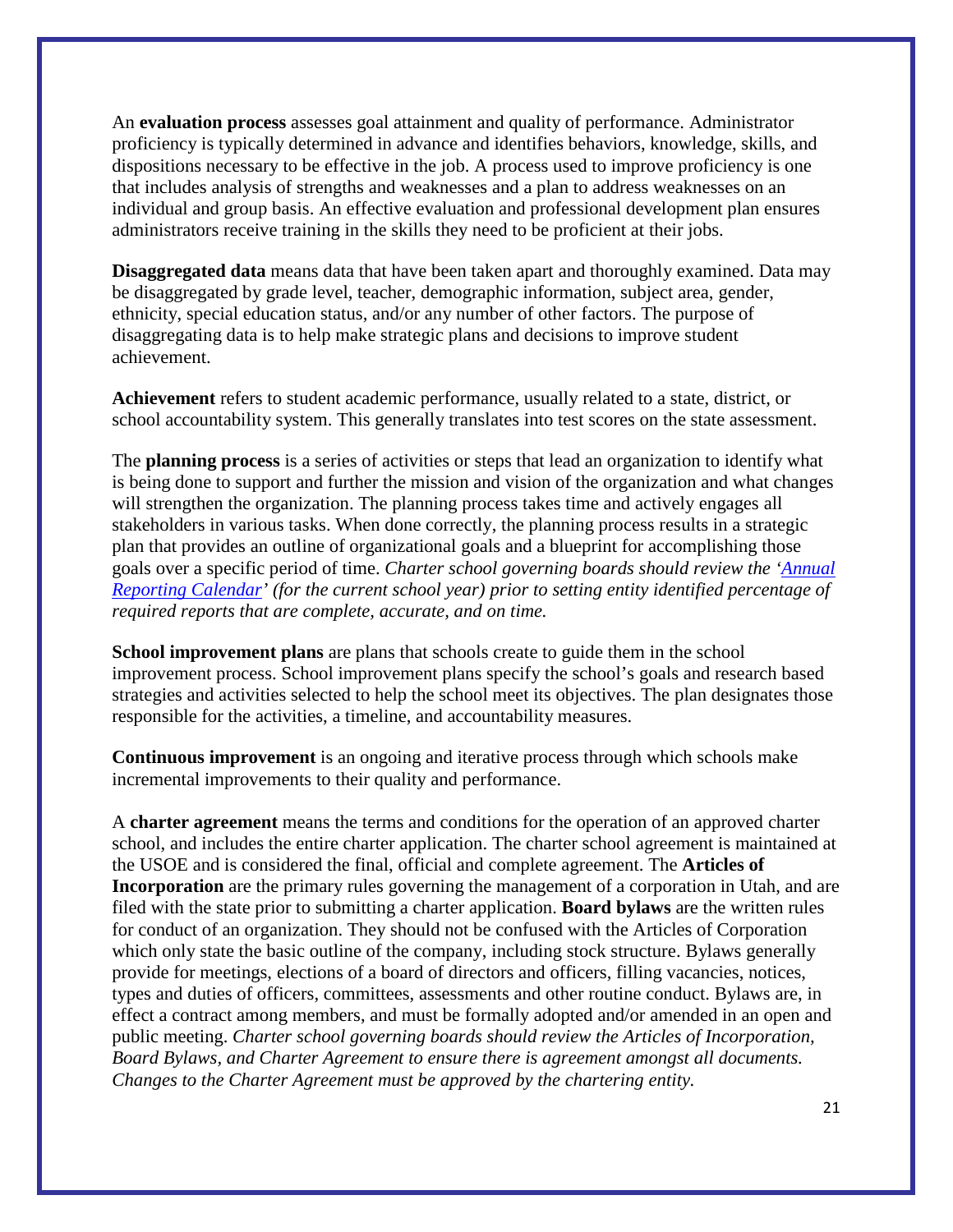| Indicator – Board performance $\&$ stewardship |                                                                                                                                                                                  |                                |  |
|------------------------------------------------|----------------------------------------------------------------------------------------------------------------------------------------------------------------------------------|--------------------------------|--|
| <b>Measure</b>                                 | <b>Metric</b>                                                                                                                                                                    | <b>Best Practice Guideline</b> |  |
| Board member development                       | Percentage of board passing all<br>available training modules<br>available on State Charter<br>School Board website                                                              | 100%                           |  |
| Regulatory and reporting<br>compliance         | Percentage of all required<br>reports that are complete,<br>accurate, and on time                                                                                                | 100%                           |  |
| Regulatory and reporting<br>compliance         | Articles of Incorporation,<br>Board Bylaws, and Charter are<br>all in agreement and the<br>school's Charter is not changed<br>without proper agreement from<br>chartering entity | 100% agreement                 |  |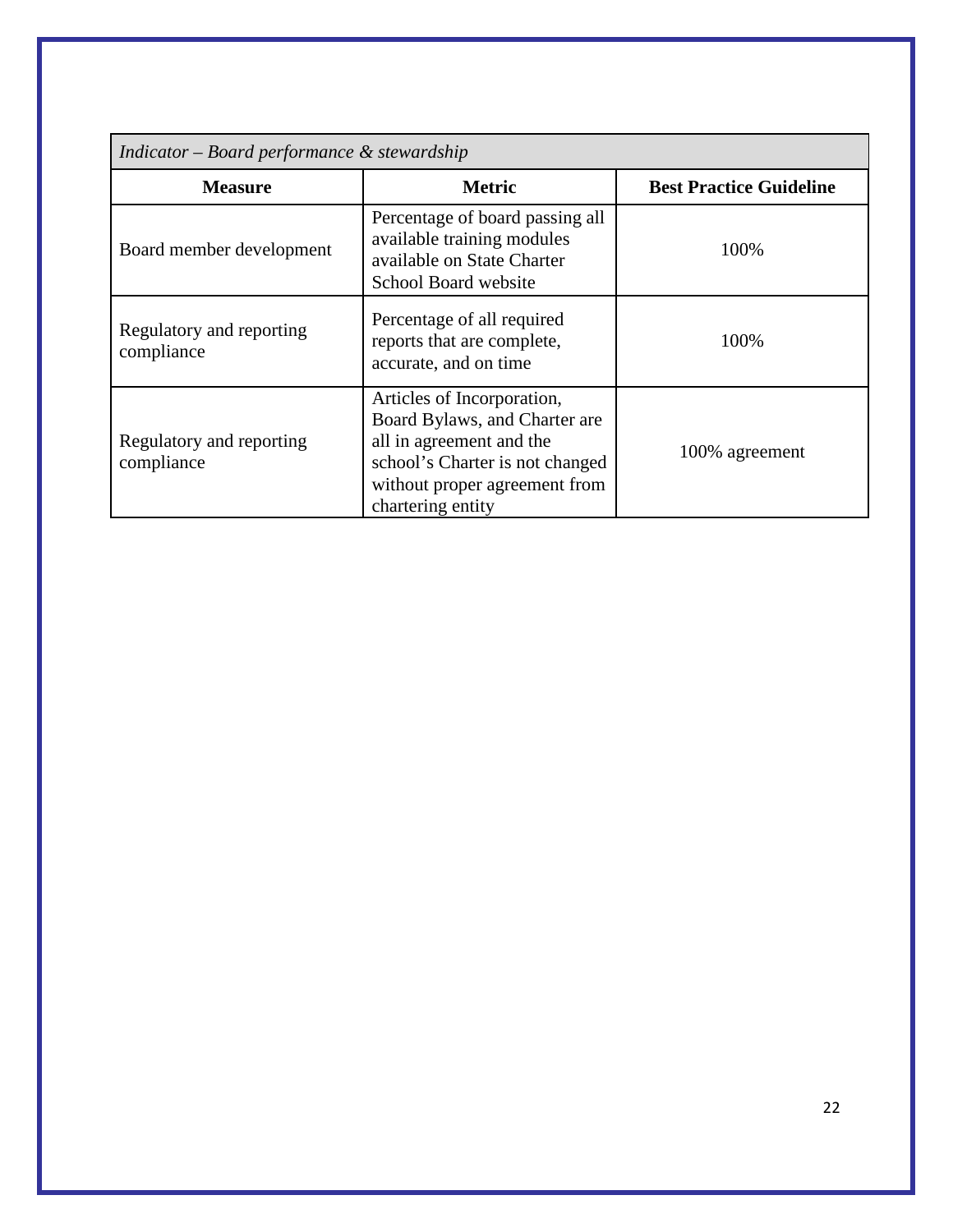#### *Sample step-by-step process for reviewing a vision and mission statement*

- **1. Review the vision and mission statements for clarity and consistent meaning**. Make sure the mission and vision statements correctly define the school. Share the statements with other members of the community and ask what the statements mean to them. Eliminate words that are difficult to understand or that can have different meanings to different groups.
- **2. Revise the statements periodically**. A charter schools' purpose may change making it necessary to rewrite the mission and vision. *Governing board must seek permission from its chartering entity to change the mission of the school. Check with your chartering entity for how to modify your charter.*
- **3. Implement the statements**. The mission and vision statements should guide the goals and decision making at every level in the school. The statements should clearly define the work, spirit, and expectations of administrators, teachers, staff, and students. At mission-driven schools it is easier to focus on what will help the students reach the schools' goals and objectives. Statements can inspire and motivate everyone involved to work toward a common goal. They can also serve as a reference in recruiting, hiring, and evaluating staff.

#### *Helpful Resources*

National Alliance for Public Charter Schools. Washington, DC at [www.publiccharters.org](http://www.publiccharters.org/)

Education Northwest: Charter starters: Leadership training. Retrieved from <http://educationnorthwest.org/resource/928>

US Charter Schools. Developing a mission statement. Retrieved from [http://www.uscharterschools.org/pub/uscs\\_docs/r/mission.htm](http://www.uscharterschools.org/pub/uscs_docs/r/mission.htm)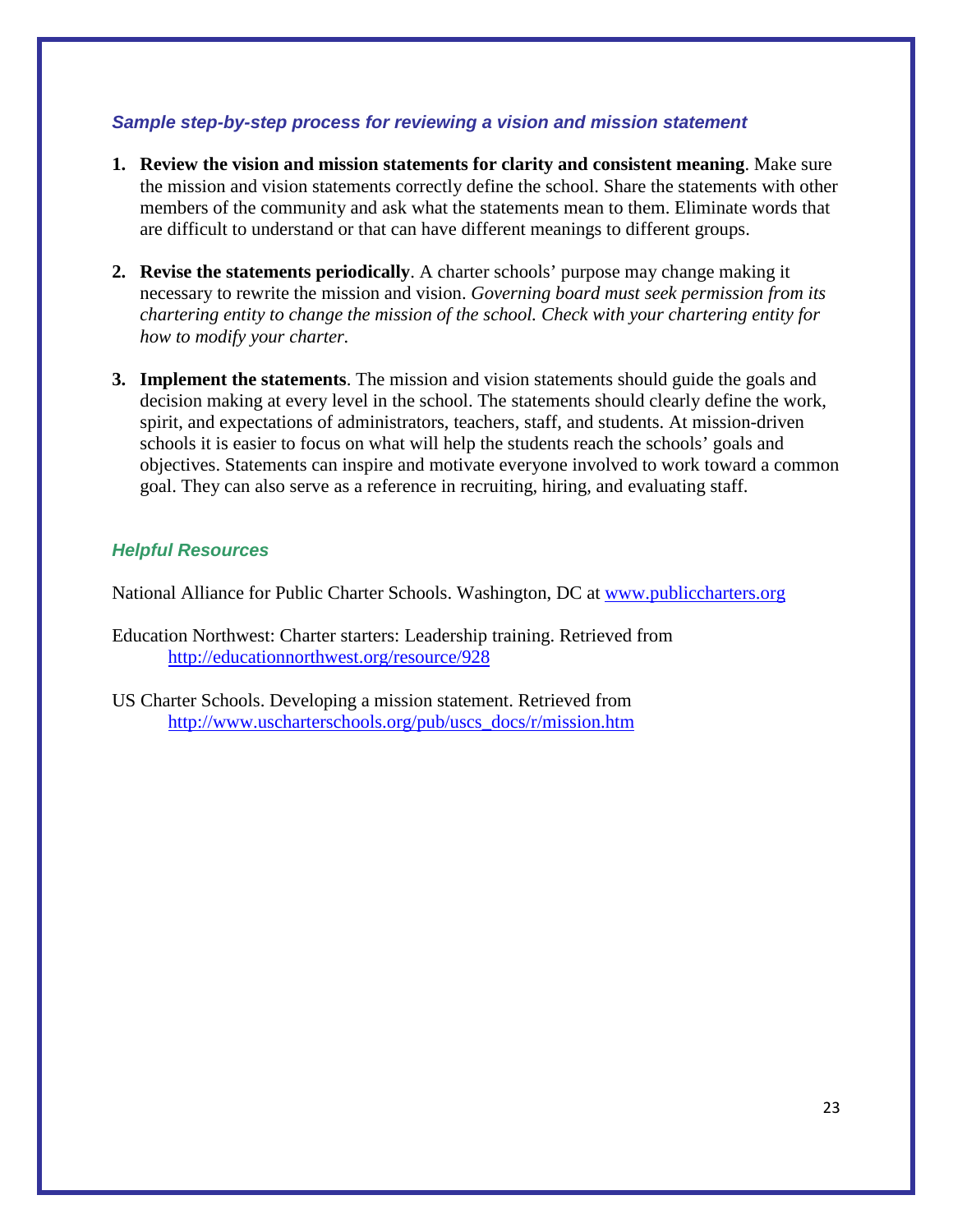#### *Sample step-by-step process for sustaining a shared vision or mission*

- **1. Communicate the vision**. Communicate the vision and mission to the entire school community. It is helpful to establish a communications team to share this information.
- **2. Reinforce and support the mission and vision**. Continuously reinforce and support the mission and vision of the school and use them to guide all decision making. Establish a systematic process to ensure that all decisions are regularly reviewed and considered for modification to maintain alignment with the mission and vision.
- **3. Focus the staff**. Focus the staff on implementing the vision and mission by using them as a foundation for designing instructional programs. Focus the school community on implementing the mission and vision by using them as a filter for school improvement initiatives.
- **4. Update stakeholders on progress**. Allow time for the achievement of the mission. Provide updates to stakeholders on the progress toward accomplishing the mission. Articulate and reinforce the mission and vision in written and spoken communications. Establish a feedback loop to ensure that the mission and vision are revised as necessary and that strategies are appropriately modified to maintain momentum toward accomplishment of the mission.

- Dlott, S, (2006). *Surviving and thriving as a superintendent of schools: Leadership lessons from modern American presidents*. Blue Ridge Summit, PA: Rowman & Littlefield.
- Lindsay, C. P., & Enz, C. A. (1991). Resource control and visionary leadership: Two exercises. *Journal of Management Education, 15*(1), 127-135.
- Smith, S. C., & Stolp, S, (1995, Spring). Transforming a school's culture through shared vision. *OSSC Report, 35*(3), 1-6. Retrieved from [http://www.eric.ed.gov/ERICWebPortal/search/detailmini.jsp?\\_nfpb=true&\\_&ERICExtS](http://www.eric.ed.gov/ERICWebPortal/search/detailmini.jsp?_nfpb=true&_&ERICExtSearch_SearchValue_0=ED384970&ERICExtSearch_SearchType_0=no&accno=ED384970) [earch\\_SearchValue\\_0=ED384970&ERICExtSearch\\_SearchType\\_0=no&accno=ED3849](http://www.eric.ed.gov/ERICWebPortal/search/detailmini.jsp?_nfpb=true&_&ERICExtSearch_SearchValue_0=ED384970&ERICExtSearch_SearchType_0=no&accno=ED384970) [70](http://www.eric.ed.gov/ERICWebPortal/search/detailmini.jsp?_nfpb=true&_&ERICExtSearch_SearchValue_0=ED384970&ERICExtSearch_SearchType_0=no&accno=ED384970)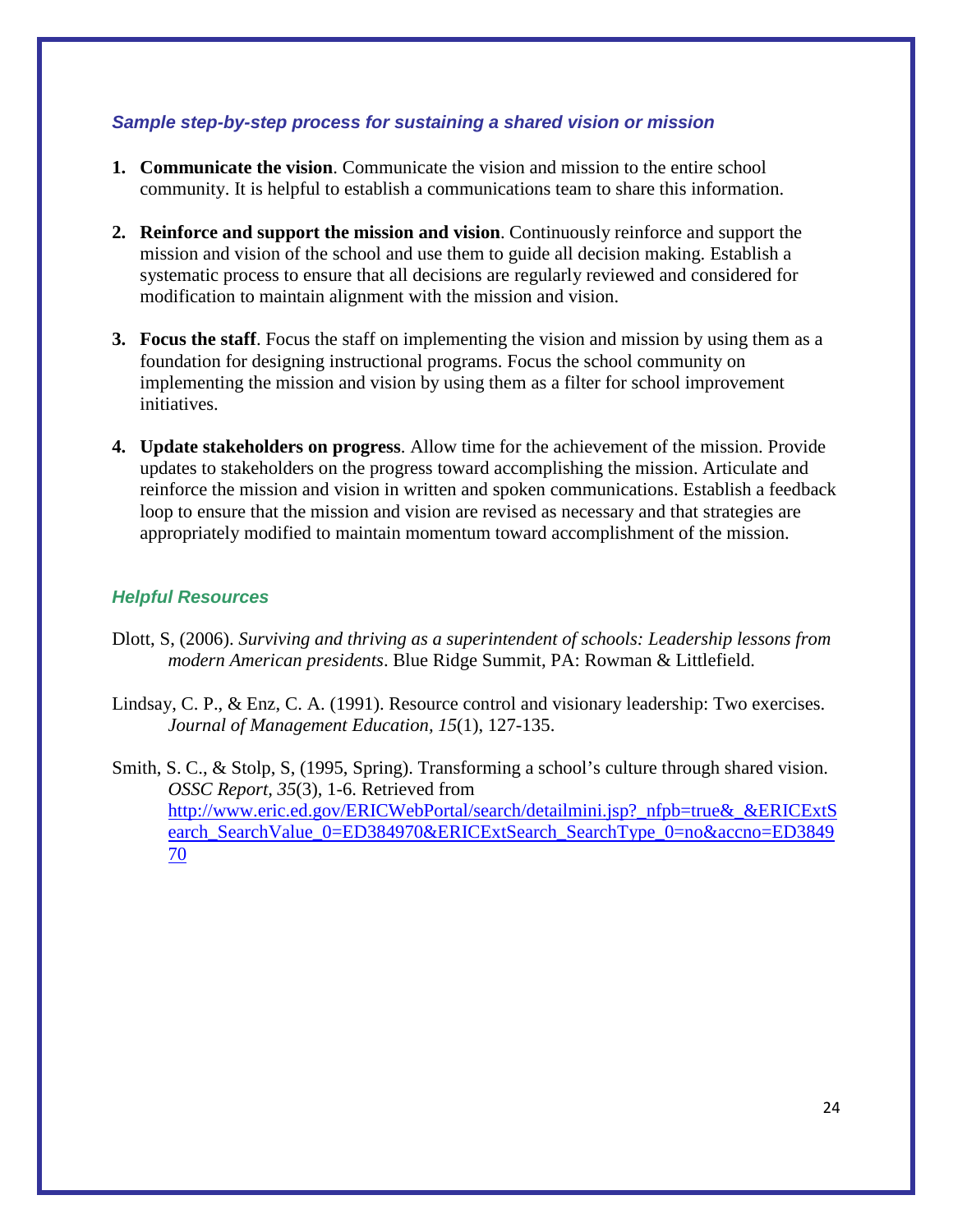#### *Sample step-by-step process for creating a communication plan*

- **1. Develop a communication plan.** Involve school staff and parents or guardians of students attending the school in developing a plan that meets the needs of the school's population. Conduct discussions of the best ways to communicate in board meetings. A communication needs assessment is one way of including all stakeholders in this process. When developing communication strategies, schools need to pay particular attention to parents' educational levels, language abilities, work schedules, access to and knowledge of technology, and cultural expectations. Board members should be trained on formal and informal strategies to increase the quality and effectiveness of family-school communication.
- **2. Introduce the communication plan**. At the beginning of the school year, inform administration about the various strategies and expectations for school-home communication. Provide families with information on how they can reach board members and let them know what types of resources they will receive at various times during the school year.
- **3. Make sure that all methods of communication are easily understood and inclusive**. Communication to parents should be jargon-free and in a language spoken by the family at home, if possible. When addressing letters sent home, use "Dear Parents and Caregivers" or "Dear Parents and Guardians" to include the families of children being raised in other family settings. Arrange teacher conferences and school events at times when the majority of family members can attend. Provide transportation, interpreters, and bilingual materials if necessary. Since many families do not have access to computers or the Internet, provide multiple forms of outreach.
- **4. Assess the communication plan**. Check with administration, staff, community members, and families on a regular basis to make sure they are receiving and understanding information being sent from the governing board. Ask families if they have any questions about school policies and procedures. Survey families at the end of the school year to assess the effectiveness of the communication strategies.

#### *Helpful Resources*

American Federation of Teachers. *Communicating with parents*. Retrieved from <http://www.aft.org/pdfs/psrp/psrpcommparents0907.pdf>

- Bulloch, K. L. (2003). *Home-school communications*. Retrieved from [www.educationoasis.com/resources/Articles/home-school\\_comm.htm](http://www.educationoasis.com/resources/Articles/home-school_comm.htm)
- Jennings, W. B., Adelmann, A. J., & Smith, N. (2000, November). *Charter schools: Creating and sustaining family friendly schools.* Retrieved fro[m](http://www.uscharterschools.org/gb/familyfriendly) [www.uscharterschools.org/gb/familyfriendly.](http://www.uscharterschools.org/gb/familyfriendly)

National School Public Relations Association (NSPRA) [www.nspra.org](http://www.nspra.org/)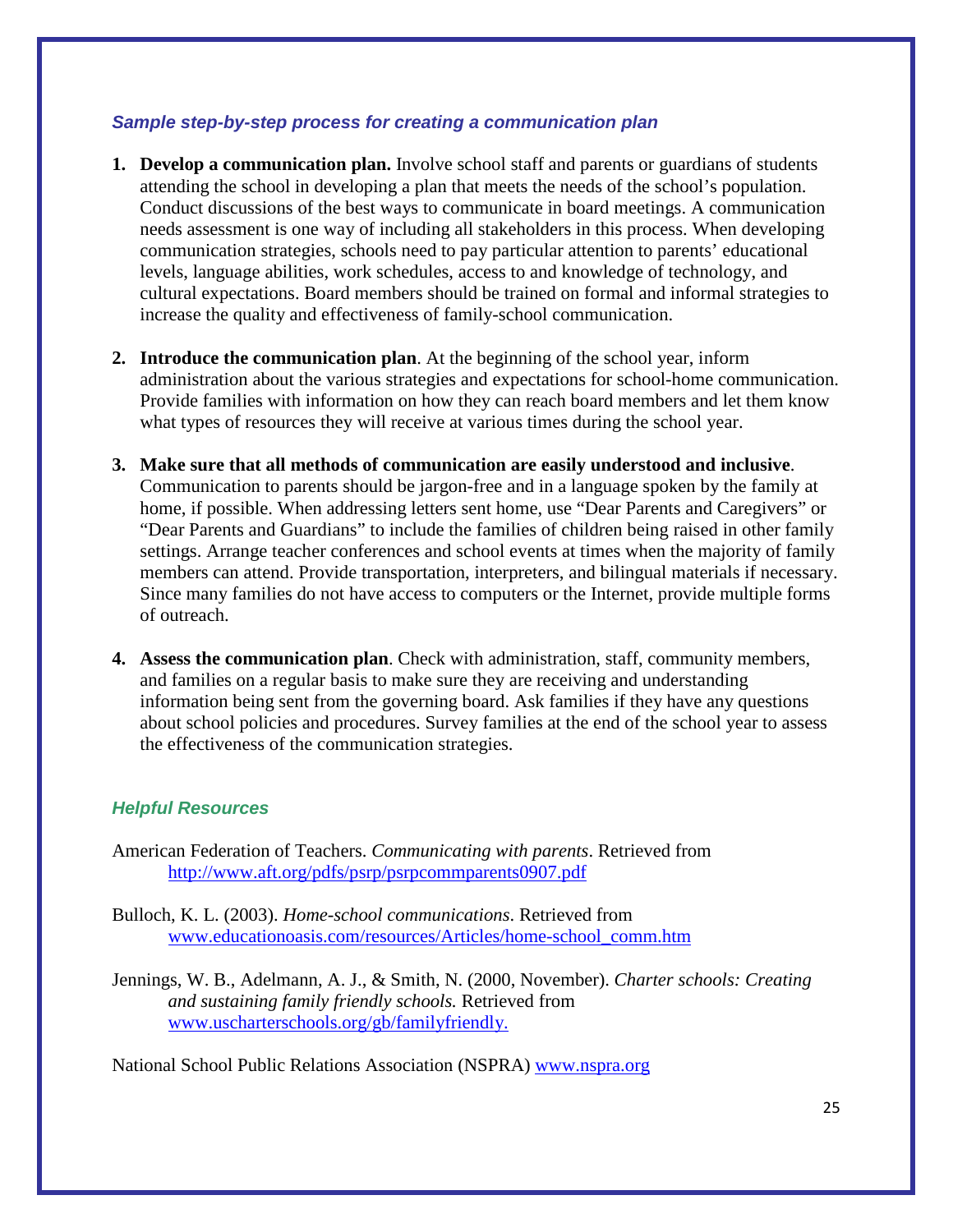## *Sample step-by-step process for improving administrator proficiency*

- **1. Develop the administrator evaluation process**. Specify and clearly communicate expectations for performance. Expectations should be related to the school's mission and achievement goals. Performance objectives should describe the behavioral expectations for this leadership position. Identify the person responsible for evaluating performance.
- **2. Apply the process objectively**. Rate all employees who are subject to evaluation using the same criteria for performance. Indicators should be valid, reliable and consistently applied.
- **3. Identify areas of strength and areas for improvement**. Collect and analyze data to determine strengths and areas in need of improvement. Discuss the results with the employee. For improvement purposes, it is helpful for the process to be more diagnostic than judgmental.
- **4. Develop an improvement plan with identified performance objectives for each area of weakness**. After identifying areas in need of improvement, the evaluator and administrator should collaboratively identify and discuss performance goals. The goals should be specific. Professional development should be discussed.
- **5. Implement and monitor the improvement plan**. Conduct regular discussions, observations, and walk-throughs to monitor progress and identify additional needs. Professional learning communities and portfolios are also a viable means of helping staff to reflect on their progress toward meeting goals and objectives.
- **6. Evaluate the improvement plan during the staff member's next performance review.**

# *Helpful References*

- Berube, B., & Dexter, R. (2006). Supervision, evaluation, and NCLB: Maintaining a most highly qualified staff. *Catalyst for Change, 34* (2).
- Borko, H. (2004). Professional development and teacher learning: Mapping the terrain. *Educational Researcher, 33*(8), 3-15.
- Kyriakides, L., Demetriou, D., & Charalambous, C. (2006). Generating criteria for evaluating teachers through teacher effectiveness research. *Educational Research, 48*(1), 1-20.
- Porter, A. C., Youngs, P., & Odden, A. (2001). *Advances in teacher assessments and their uses.* In V. Richardson (Ed.), Handbook of research on teaching (pp. 259-297). Washington, DC: American Educational Research Association.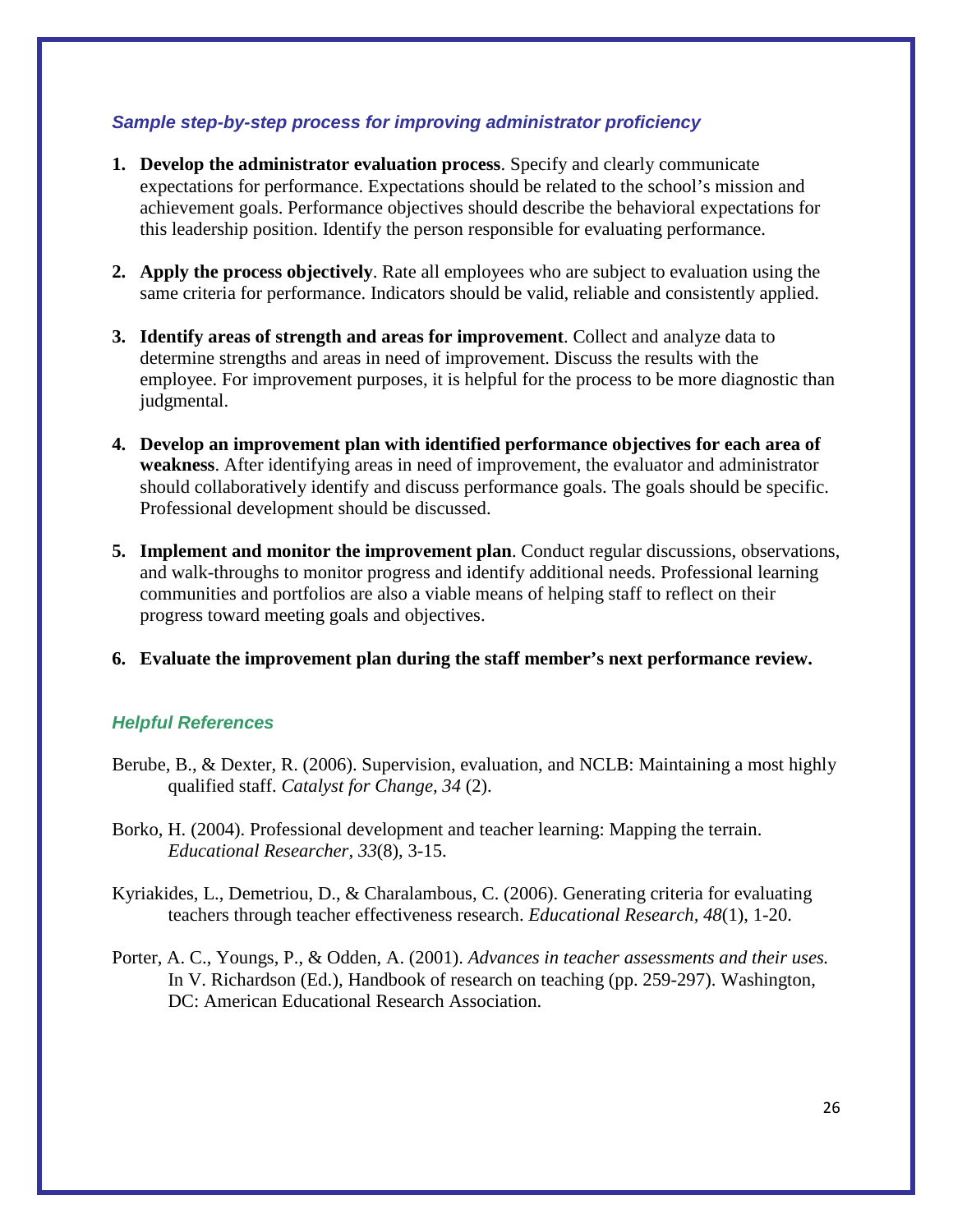## *Sample step-by-step process for reviewing disaggregated data and creating an improvement plan*

- **1. Provide administrators and teachers access to disaggregated data**. Test scores and other achievement measures should be disaggregated by program type and demographic characteristics and provided in a readable form to those who will develop the school improvement plan.
- **2. Compare academic achievement of population subgroups and/or those served by different programs**. Disaggregating the data and comparing achievement rates helps decision makers to determine whether instruction is working for all students. Those involved in developing a school improvement plan should examine the academic achievement of population subgroups such as by income level, ethnicity, and gender. The achievement rates of students in special programs should also be examined.
- **3. Set goals based on the data**. Review the disaggregated data in collaboration with the School Accountability Committee to determine goals for next year and timelines for reducing achievement gaps. Share these disaggregated data results with all stakeholders.
- **4. Study the research on what works to close the achievement gap**. If there are gaps in achievement rates between the various subgroups, examine the research on what works with those subpopulations or with the program being offered. Base decisions about changing strategies on the research that best reflects the context for the school.
- **5. Provide professional development to ensure that strategies are successfully implemented**. Be sure that individuals who are responsible for implementing new strategies are provided with the professional development they need to succeed.
- **6. Assess the success of the strategies at the end of the school year by examining disaggregated results**. Retain those strategies that appear to be working. Examine the implementation of unsuccessful strategies and make changes as appropriate.

- Bernhardt, V. (1999). *The school portfolio: A comprehensive framework for school improvement* (2nd ed.). Larchmont, NY: Eye on Education.
- Creighton, T. B. (2001). *Schools and data: The educator's guide for using data to improve decision making.* Thousand Oaks, CA: Corwin Press.
- Love, N. (2002). *Using data/getting results: A practical guide for school improvement in mathematics and science*. Norwood, MA: Christopher Gordon.
- Wellman, B., & Lipton, L. (2003). *Data-driven dialogue: A facilitator's guide to collaborative inquiry*. Sherman, CT: MiraVia.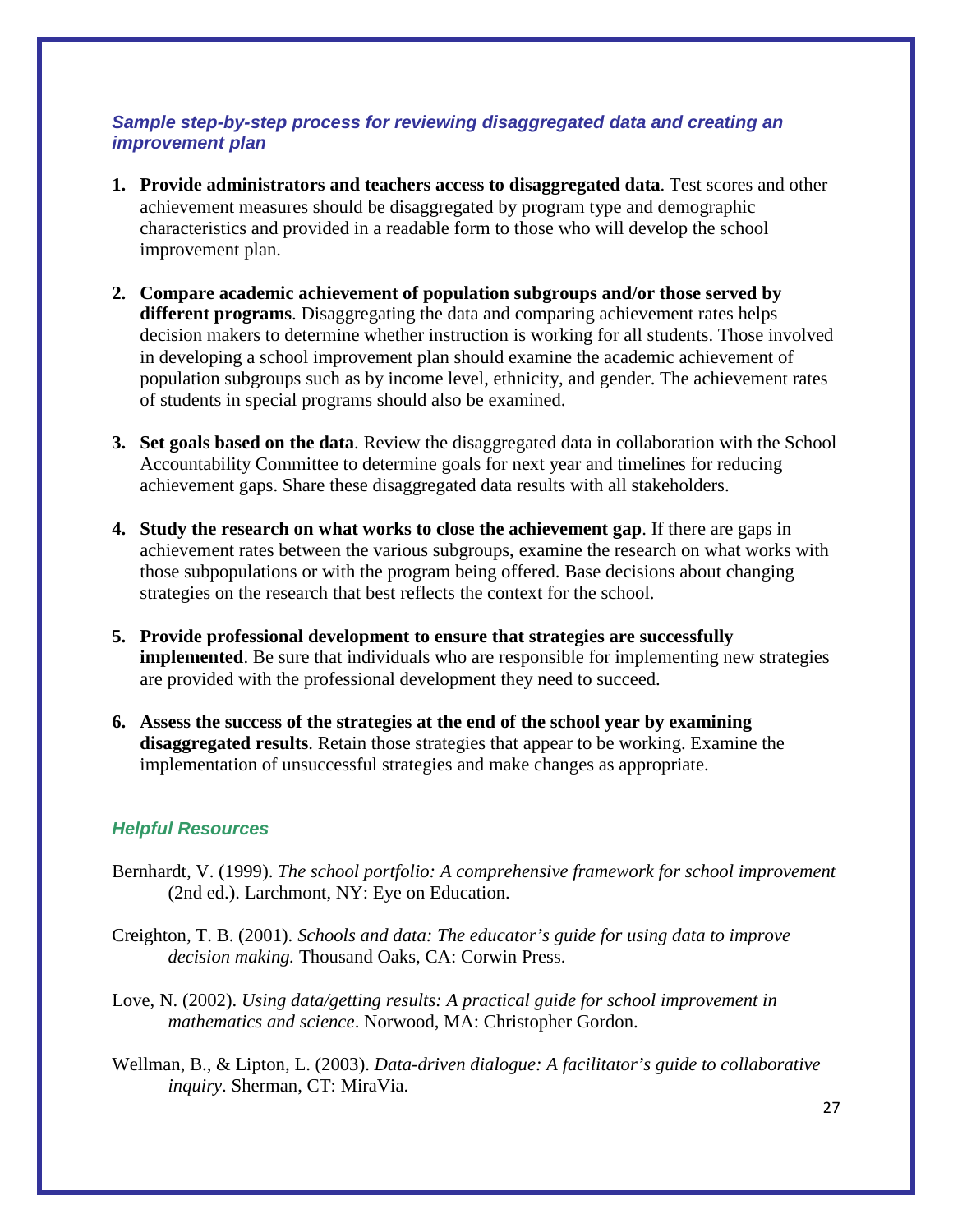#### *Sample step-by-step process for building a planning process*

- **1. Build a planning team**. Representation from various stakeholder groups will increase buyin. Take time to create a supportive culture for honest, open communication and collaboration. Without a "team" approach, implementation will be more difficult.
- **2. Focus the planning process**. Avoid developing elaborate plans that identify many goals and objectives as these plans have too many areas of focus to have significant impact. Keep the planning process targeted to specific goals and activities that will directly impact student achievement.
- **3. Gather data and analyze results**. Gather information on how the school is accomplishing its academic mission including achievement results, discipline logs, observations, and other indicators. Examine the data with the planning team and look for areas of need. These areas become the focus of the goals and action steps.
- **4. Develop goals and action steps**. Based on the findings from the data, develop a few, measurable goals, define action steps, set timelines, and designate individuals responsible to accomplish the actions.
- **5. Make the plan visible, monitor progress, and report frequently**. Make everyone aware of their responsibilities. Acknowledge the work as it is underway and celebrate successes.

- Bernhardt, V. L. (2000). *Designing and using databases for school improvement*. Larchmont, NY: Eye on Education.
- Creighton, T. B. (2001). *Schools and data: The educator's guide for using data to improve decision making*. Thousand Oaks, CA: Corwin Press.
- DuFour, R. (2004). What is a professional learning community? *Educational Leadership, 61*(8), 6-11.
- Reeves, D. B. (2000). *Accountability in action: A blueprint for learning organizations*. Denver, CO: Advanced Learning Centers.
- Wahlstrom, D. (1999). *Using data to improve student achievement: A handbook for collecting, organizing, analyzing, and using data*. Virginia Beach, VA: Successline.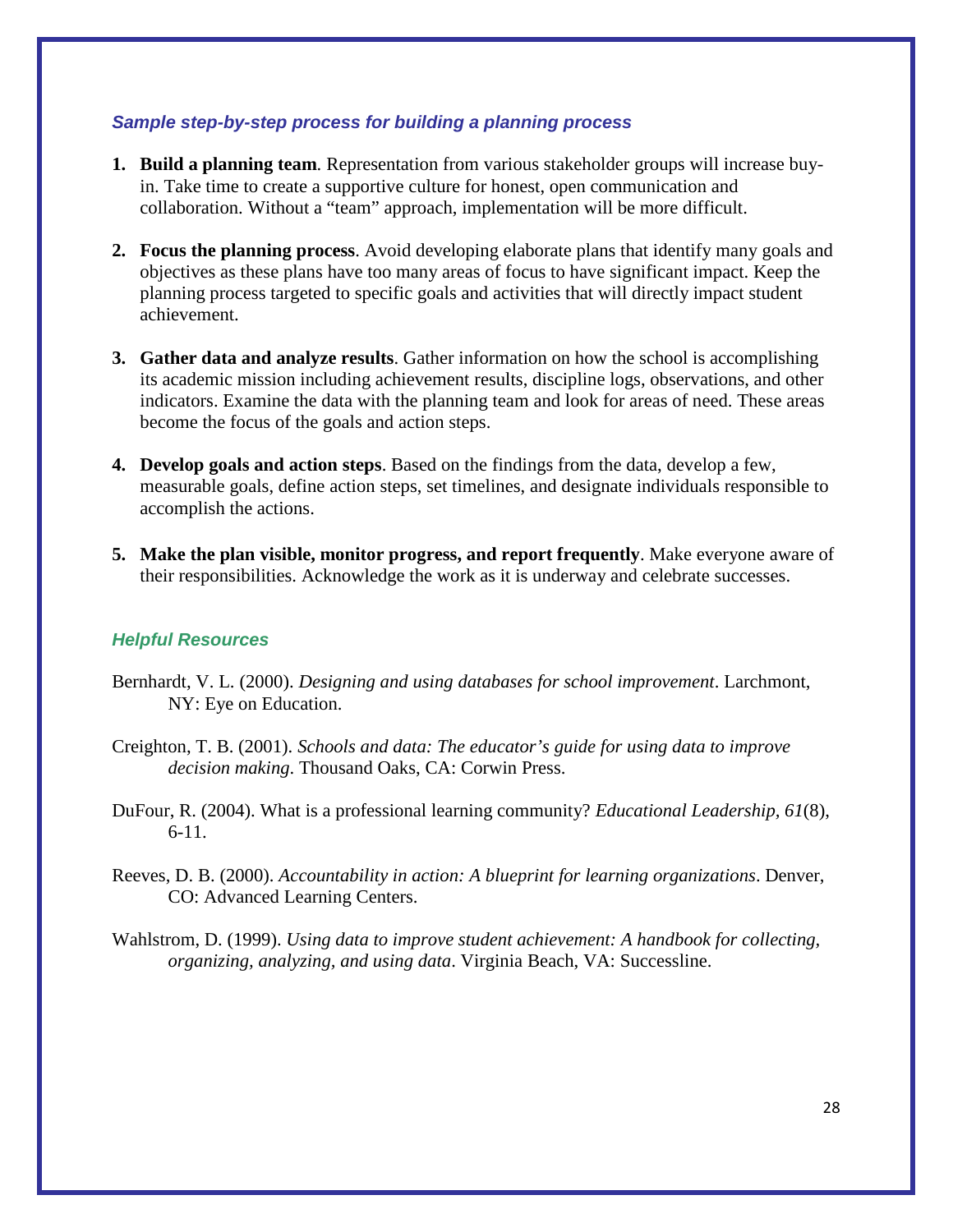#### *Sample step-by-step process for continuous improvement*

- **1. Formalize and support roles for leaders and implement improvement strategies**. Creating a team of individuals to lead continuous improvement efforts is critical to ensuring that strategies are successfully planned and implemented, that their impact is assessed, and practices are sustained or modified, as appropriate. Team members should be representative of stakeholders in the school community and should reflect a range of skills and perspectives. Training for team members may be helpful to improve their problem solving skills and to ensure they understand the cycle of continuous improvement.
- **2. Communicate improvement goals and strategies clearly and frequently**. The school improvement plan should clearly articulate goals, specific strategies, and measurable objectives. All members who are involved in implementing the plan must have clear and shared understanding of these components as well as timelines for meeting goals and expectations of specific individuals. When changes to goals and strategies are needed, these must also be clearly and frequently communicated.
- **3. Encourage reflective practice and learning communities**. One way to infuse the notion of continuous improvement is to encourage reflective practice. Among instructional staff, reflection allows for examination of beliefs, goals, or practices to gain a deeper understanding of what contributes to student learning. Learning communities can also be supported by creating opportunities for teachers to have in depth and open conversations about their practice, what works and does not work, and why. Opportunities may include lesson study, self-assessment activities, and group discussions of practice before, during, and after implementation of improvement strategies.
- **4. Implement improvement strategies and assess progress and impact**. Monitor progress throughout the implementation process to ensure that goals are met. It often makes sense to make small or incremental changes before scaling up. Evaluate the effectiveness of improvement strategies as outlined in the school improvement plan to identify if progress toward goals was made, if there were unexpected outcomes, and what changes may need to be made for future implementation.
- **5. Support sustainability and institutionalization of effective strategies**. As evidence of successful improvement strategies becomes available, undertake efforts to sustain and institutionalize them.

- Herman, J., & Gribbons, B. (2001). *Lessons learned in using data to support school inquiry and continuous improvement.* Los Angeles, CA: Center for Research on Evaluation, Standards, and Student Testing.
- Zmuda, A., Kuklis, R., & Kline, E. (2004). *Transforming schools: Creating a culture of continuous improvement.* Alexandria, VA: Association for Supervision and Curriculum Development.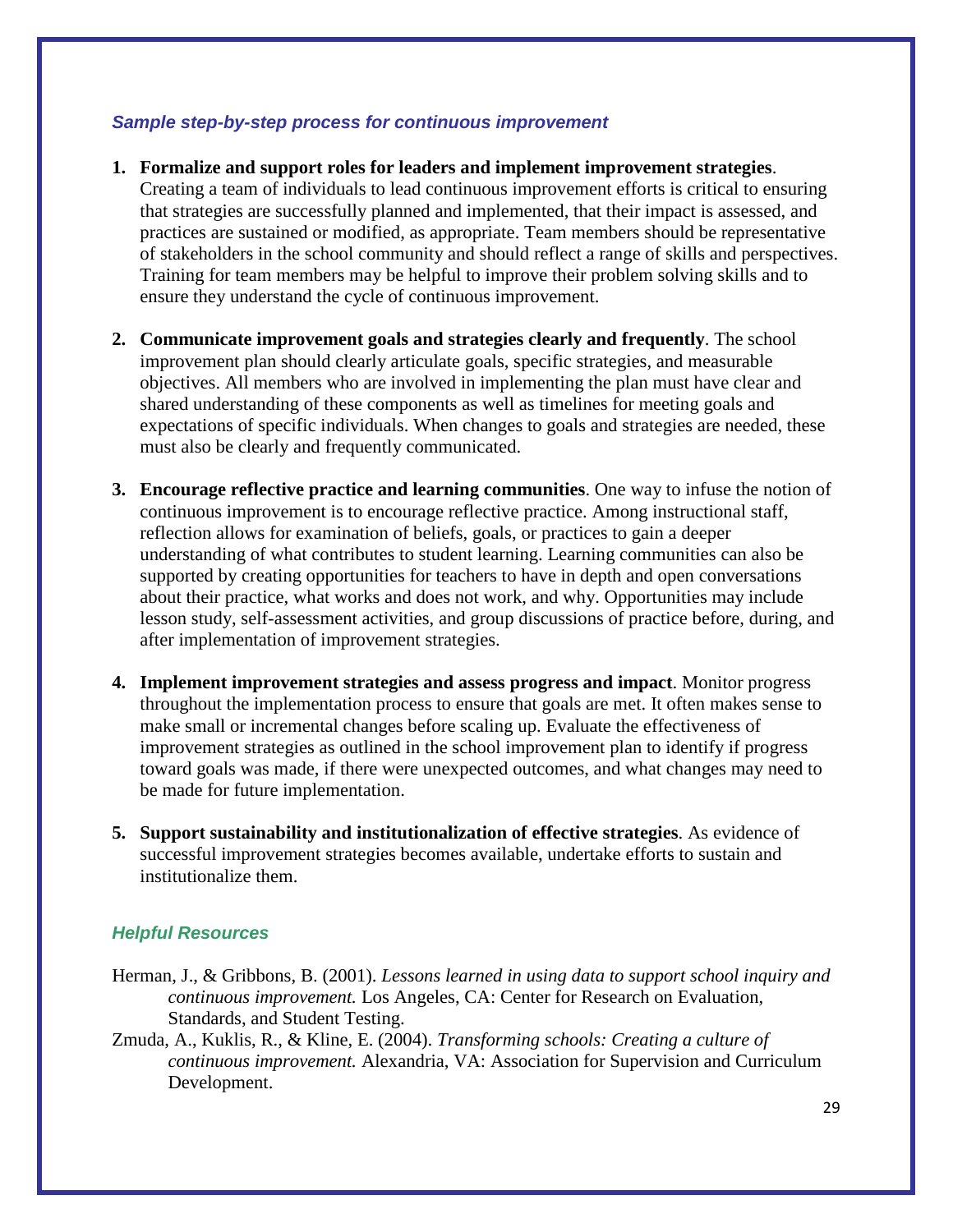# **Indicator – Financial Performance & Sustainability**

**Measures: Current ratio Debt ratio Occupancy costs Maintain applicable bond covenants Current assets to total annual operating expense Adherence to budget**

#### *Definitions & Instructions*

Finances play an integral role in support of public education in Utah. Each charter school accounting must comply with **Generally Accepted Accounting Principles** (GAAP), established by the **Governmental Accounting Standards Board** (GASB). The accounting methods must be capable of producing financial reports that conform with GAAP and the legal requirements of Utah. Utah public schools operate on a July 1 to June 30, fiscal year. Each charter school is responsible for submitting the AFR and APR by October 1st following the close of the fiscal year. The annual audit report including a single audit is due November 30th.

The **Annual Financial Report** (AFR) reports all school financial data by fund. The General fund is the largest and records the majority of operating expenses for the operation and maintenance of education.

The **Annual Program Report** (APR) reports all school financial data by major program. (i.e., Direct Instruction, Special Education, Career Technology Education, Capital Projects, etc.).

**Fiscal health** is "the successful management of multiple systems that include the school's financial condition, the external environment, budget and long-range planning processes, internal controls, financial reporting, and internal capacities" (National Resource Center on Charter School Finance and Government, 2009).

**Benchmarking** is a business management process that uses the definition of indicators, measures, and other metrics to evaluate performance and improve outcomes.

**Resources** are the ways and means educators have available to them for increasing student achievement including tangible assets, technological capabilities, and funding. Staff time and capacity are also valuable resources.

**Maximization of use of resources** means that money (salaries and other funds), time, staff, materials, and other supports are allocated to and expended in those areas that show the greatest relationship to improving student achievement. Typically maximization means that more resources are allocated to instruction and instruction related factors.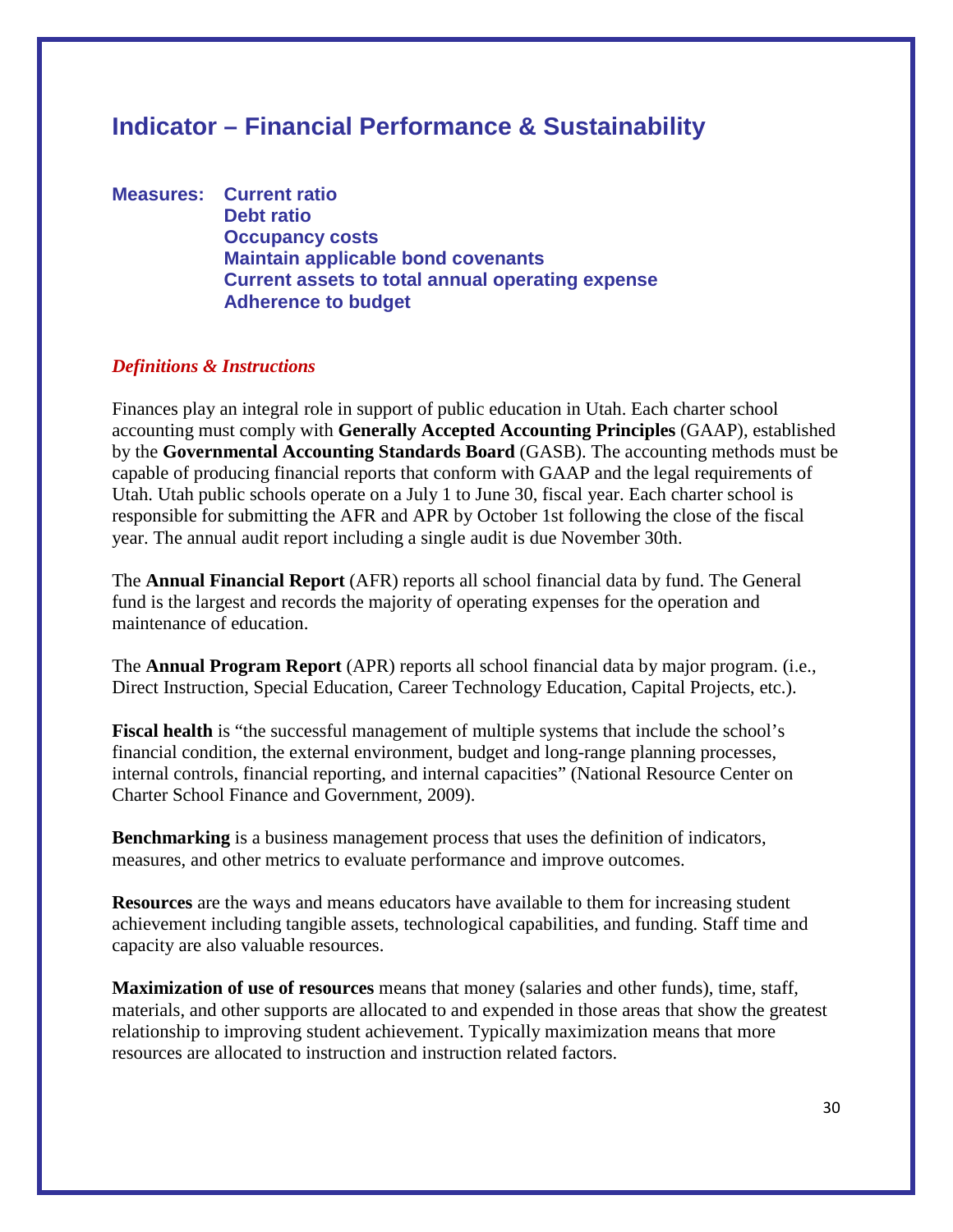There is always the possibility of unexpected costs in operating a charter school. The State Charter School Board discussed the need for schools to maintain a **cash reserve** for unexpected expenses and set a minimum standard as 30 days cash on hand. The Board agreed that maintaining a reserve of 30 days cash on hand is a requirement for continued operation, but also upheld that schools should set their own appropriate amount, as it will vary based on school needs. (In many industries, maintaining 90-180 days of cash on hand is the norm, but this may not be realistic.) *Charter school governing boards should receive financial reports at each open and public meeting. A part of this report should be a calculation of the corporation's cash reserve. Charter school governing boards should consult with financial advisors prior to setting entity identified cash reserves.*

**Current ratio** is a liquidity ratio that measures a company's ability to pay short-term obligations. The ratio is mainly used to give an idea of the company's ability to pay back its short-term liabilities (debt and payables) with its short-term assets (cash, inventory, receivables). The higher the current ratio, the more capable the company is of paying its obligations. A ratio under 1.15 suggests that the company would be unable to pay off its obligations if they came due at that point. *Charter school governing boards should receive financial reports at each open and public meeting. A part of this report should be a calculation of the corporation's current ratio. Charter school governing boards should consult with financial advisors prior to setting entity identified current ratio.*

A **debt ratio** indicates what proportion of debt a company has relative to its assets. The measure gives an idea to the leverage of the company along with the potential risks the company faces in terms of its debt-load. A debt ratio of greater than 1.0 indicates that a company has more debt than assets; meanwhile, a debt ratio of less than 0.9 indicates that a company has more assets than debt. Used in conjunction with other measures of financial health, the debt ratio can help determine a company's level of risk. *Charter school governing boards should receive financial reports at each open and public meeting. A part of this report should be a calculation of the corporation's debt ratio. Charter school governing boards should consult with financial advisors prior to setting entity identified debt ratio.*

**Occupancy costs** are the whole life costs of buildings and their associated land from occupancy until disposal. These costs may be incurred on a regular or irregular basis. *Charter school governing boards should review ['USOE School construction resource manual'](http://schools.utah.gov/finance/Facilities/School-Construction-Resource-Manual.aspx) and ['The answer](http://www.ncbcapitalimpact.org/default.aspx?id=42)  key: How to plan, develop [and finance your charter school facility'](http://www.ncbcapitalimpact.org/default.aspx?id=42) prior to setting entity identified occupancy costs.*

A **bond covenant** is an agreement between the issuer and holder of a bond, requiring or forbidding certain actions of the issuer. Positive covenants require actions while negative covenants forbid them. The exact terms of a bond covenant must be written in the bond indenture.

**Current assets** are a balance sheet account that represents the value of all assets that are reasonably expected to be converted into cash within one year in the normal course of business. Current assets include cash, accounts receivable, inventory, marketable securities,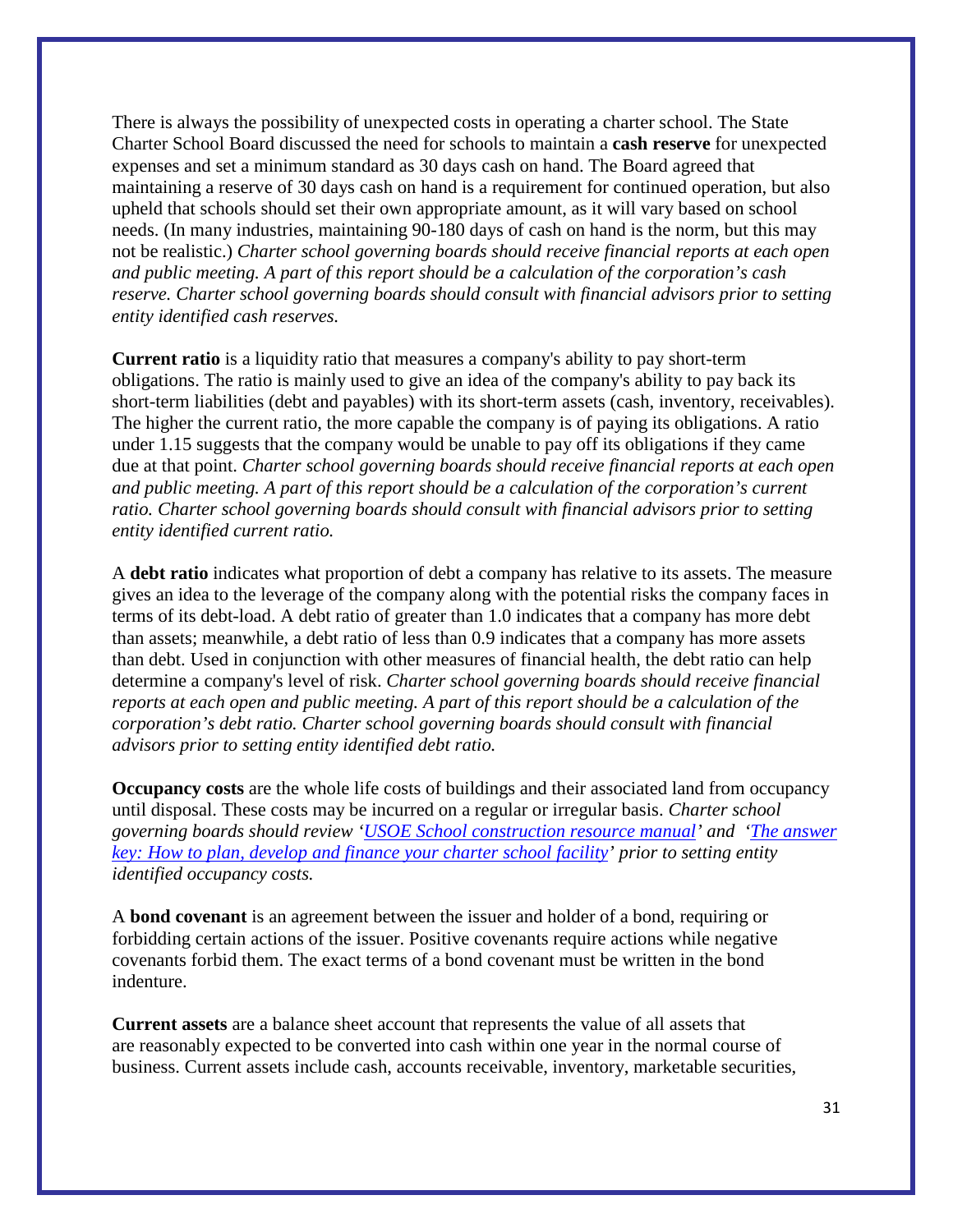prepaid expenses and other liquid assets that can be readily converted to cash. Current assets are important to businesses because they are the assets that are used to fund day-to-day operations and pay ongoing expenses.

**Total annual operating expenses** are a category of expenditure that a business incurs as a result of performing its normal business operations during the period of one fiscal year.

**Budget** is an estimation of the revenue and expenses over a specified future period of time. A surplus budget means profits are anticipated, while a balanced budget means that revenues are expected to equal expenses. A deficit budget means expenses will exceed revenues. Budgets are usually compiled and re-evaluated on a periodic basis. Adjustments are made to budgets based on the goals of the budgeting organization. *Governing boards should approve and then re-visit their budget on a regular basis in open and public board meetings, and make adjustments as appropriate.*

| Indicator – Financial performance and sustainability |                                                                                |                                                                 |  |
|------------------------------------------------------|--------------------------------------------------------------------------------|-----------------------------------------------------------------|--|
| <b>Measure</b>                                       | <b>Metric</b>                                                                  | <b>Best Practice Guideline</b>                                  |  |
| Current ratio                                        | <b>Current Assets</b><br>÷<br><b>Current Liabilities</b>                       | >1.15                                                           |  |
| Debt ratio                                           | <b>Total Liabilities</b><br><b>Total Assets</b>                                | < 0.9                                                           |  |
| Occupancy costs                                      | <b>Facility Costs</b><br><b>Total Operating Revenues</b>                       | $< 22\%$                                                        |  |
| Maintain applicable bond<br>covenants                | No Default Certification,<br><b>Audited Financial Statements</b>               | No default. School upholds<br>contractual obligations           |  |
| Current assets to total annual<br>operating expenses | [Current Assets]<br>$\div$<br>(Total Annual Operating<br>Expenses $\div$ 365)] | $>$ 30 – 60 days cash on hand                                   |  |
| Adherence to Budget                                  | (Budgeted expenditure -<br>Expenditure) / Budgeted<br>expenditure              | Overall budget to actual<br>expenditures within 5% of<br>budget |  |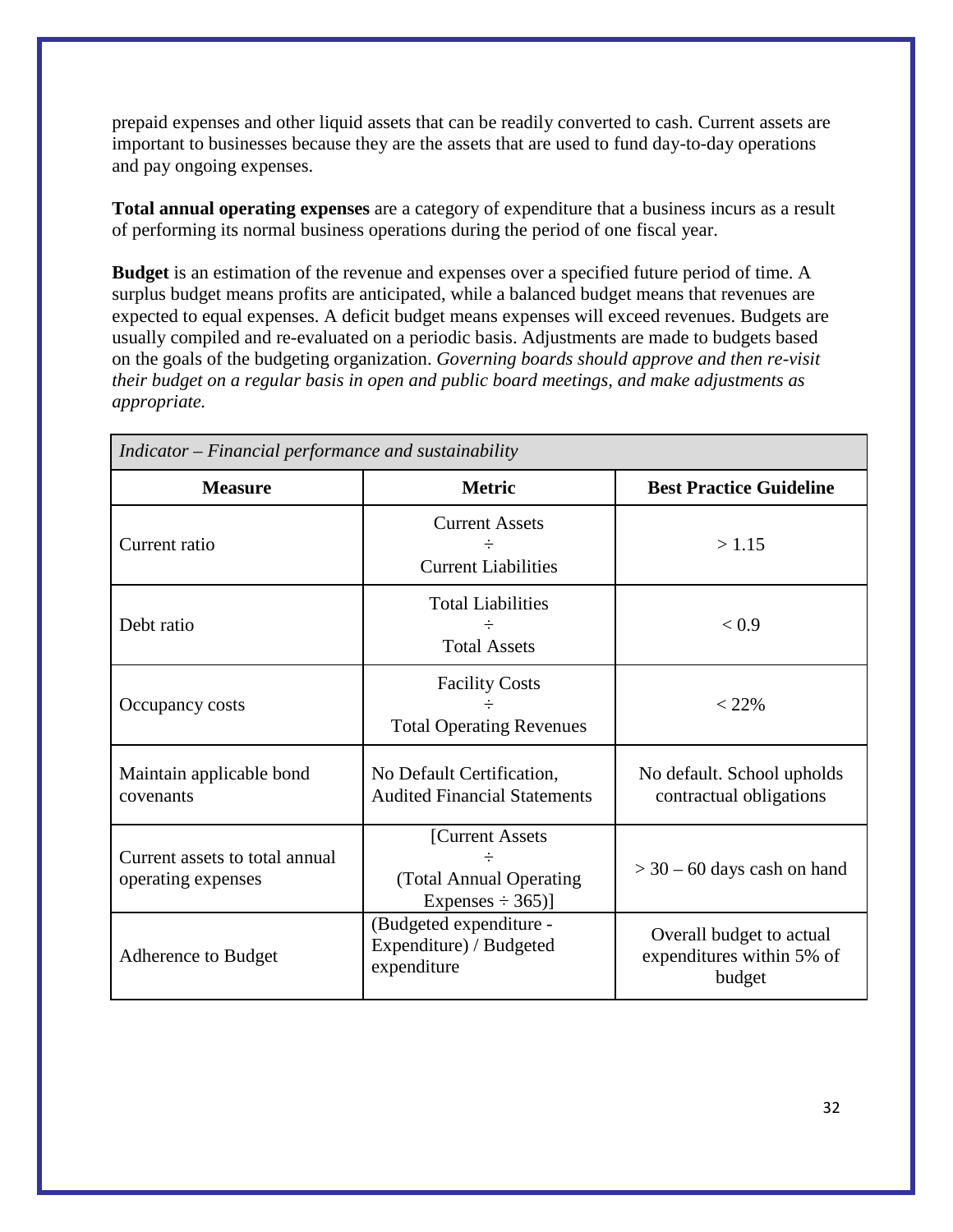#### *Sample step-by-step process for allocating resources*

- **1. Become aware of available resources**. Investigate sources of monetary and non-monetary resources for the school including business and community resources.
- **2. Map resource use**. Identify all of the resources allocated to the school. If possible, map the way resources have been allocated over the past several years.
- **3. Conduct a cost analysis**. Use the Resource Cost Model (Pan, Rudo, Schneider, & Smith-Hansen, 2003), economic cost function approaches (Reschovsky & Imazeki, 1998), or other cost analysis program to identify base resource needs and to allocate resources to programs and other fiscal categories depending upon specific needs and goals for effectiveness.
- **4. Make sure resources are equitable, consistent, and focused**. Examine resources to ensure that they are equitable, consistent with the vision, mission, and strategic priorities of the school, and focused on student learning. Use these resources to support school goals and priorities. Secure additional resources and/or reallocate funds if possible.
- **5. Make sure resources are sufficient**. Examine resources to ensure that they are sufficient to support the learning goals of the school. Demonstrate sound fiduciary practices and responsibilities.
- **6. Track the correlation between spending and student outcomes**. Be sure to take into account other influences on achievement so that correlations can be correctly interpreted. Monitor and modify the instructional programs, organizational practices, and physical facilities of the school to sustain continuous school improvement. Establish a "critical friends" network to provide an opportunity for "shared learning" and collaboration that maximizes the impact of resources.
- **7. Reallocate resources as needed**. If specific types of spending, such as spending to reduce class sizes or spending on tutoring, lead to increased student achievement, consider reallocating other resources to maximize impact. If the same trend continues over a period of a few years, consider enacting policies to expand these activities.

- MetLife. *Leadership and resource allocation*. Retrieved from [www.ecs.org/MetLifeToolkit/resource/resource.htm](http://www.ecs.org/MetLifeToolkit/resource/resource.htm)
- Pan, D., Rudo, Z., Schneider, C., & Smith-Hansen, L. (April 2003). *Examination of resource allocation in education: Connecting spending to student performance.* Austin, TX: Southwest Educational Development Laboratory.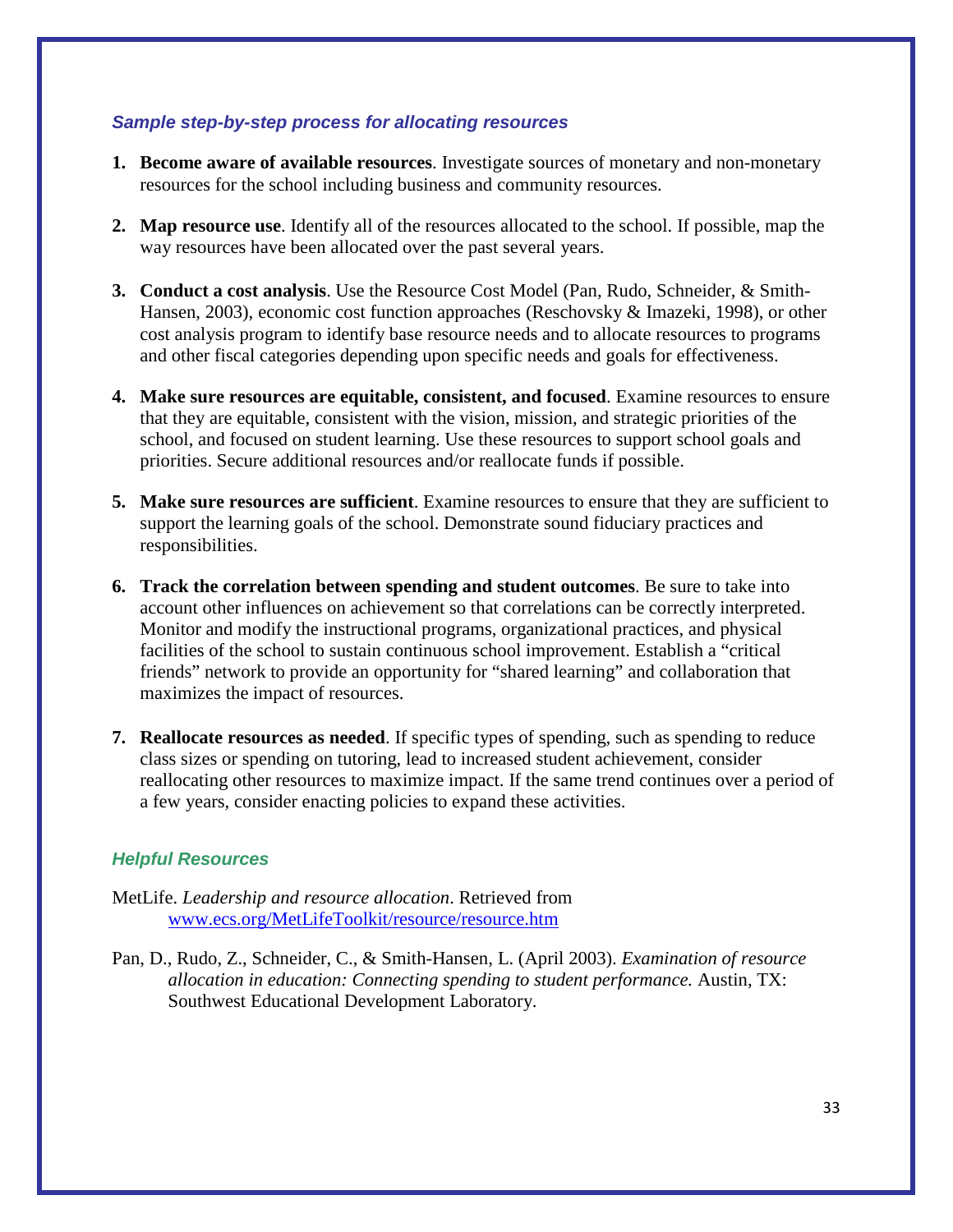- Reschovsky, A., & Imazeki, J. (1998). The development of school finance formulas to guarantee the provision of adequate education to low-income students. In W. J. Fowler (Ed.), *Developments in school finance, 1997* (pp. 121-148). Washington, DC: National Center for Education Statistics.
- National Resource Center on Charter School Finance and Government. (2009). *Assessing the fiscal health of charter schools: A new toolkit.* Presented at the 9<sup>th</sup> Annual National Charter Schools Conference, June 23, 2009. Washington, DC.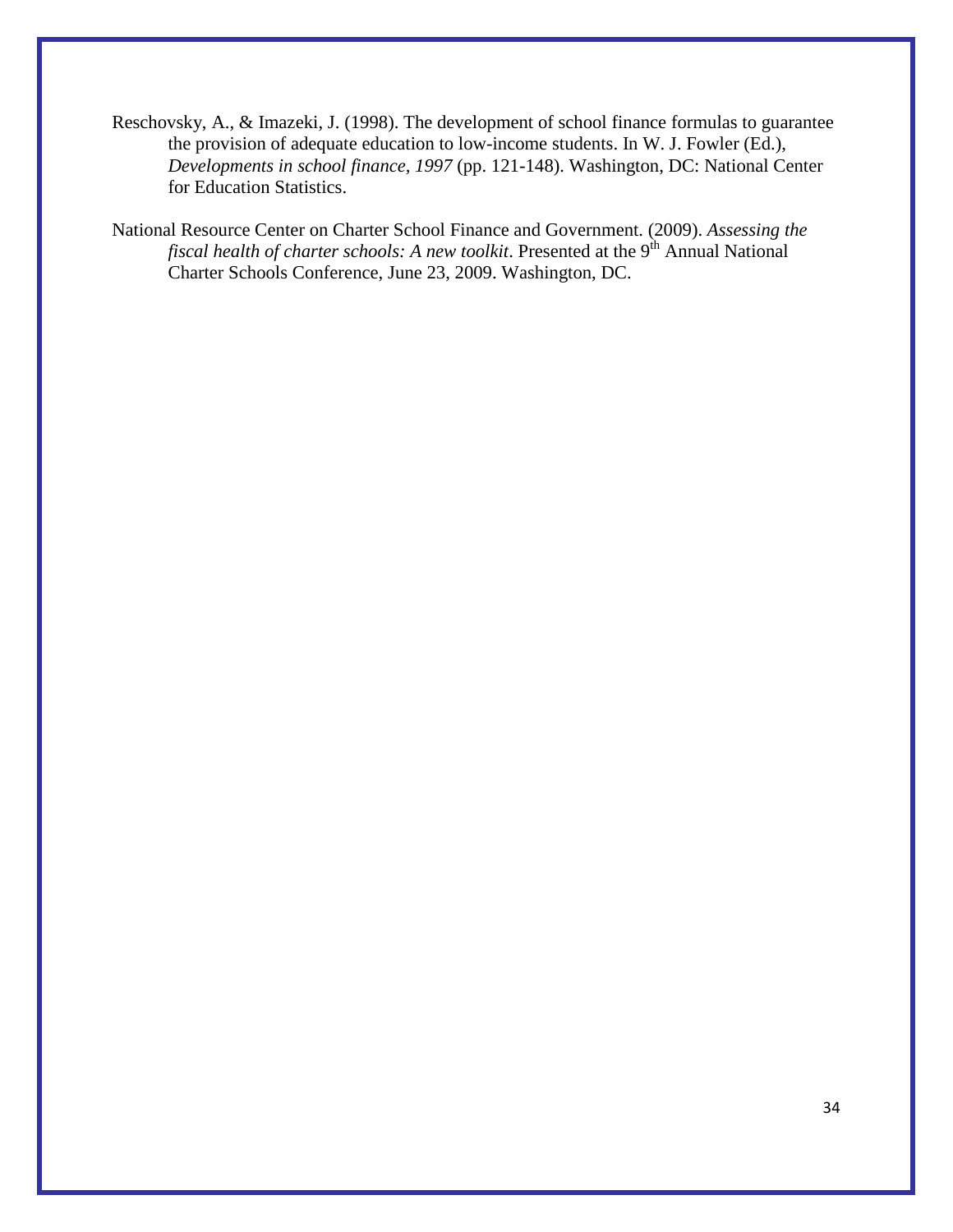# **Indicator – Student Attendance & Reenrollment**

**Measures: Student attendance rate Within year enrollment Year-to-year reenrollment rate Continuous enrollment rate**

#### *Definitions & Instructions*

At the core of school improvement is an understanding that students have to be present and engaged in school to learn. Research suggests that attending school regularly is important to ensuring children develop a strong foundation for subsequent learning. During the early elementary years, children are gaining basic social and academic skills critical to ongoing academic success. Unless students attain these essential skills by third grade, they often require extra help to catch up and are at grave risk of eventually dropping out of school. Schools must keep daily attendance and the **attendance rate** calculation is used for AYP and UPASS (assessment), as well as Average Daily Attendance (ADA) and Average Daily Membership (ADM) (finance). *Charter school governing boards should review attendance rates for similar schools (e.g., similar target population, close in proximity, etc.) prior to setting entity identified student attendance rate.*

A common measure related to student engagement is student **attrition**, a reduction or decrease in numbers, size or strength. Attrition may be due to a number of factors including choosing another school, moving away, dropping out, or expulsion. **Continuous enrollment**, the inverse of student attrition, is the percentage of students who stay enrolled in a school over time. **Within year enrollment** refers to students who are continuously enrolled throughout an entire school year (fall enrollment report through end-of-year report). **Year-to-year reenrollment** rate refers to students who remain enrolled form one year to the next (fall enrollment report one year to fall enrollment report the next year). **Continuous reenrollment** refers to students who remain enrolled at the same charter school from year to year, for all available years. *Charter school governing boards should review continuous enrollment rates for similar schools (e.g., similar target population, close in proximity, etc.) prior to setting entity identified student enrollment rates (i.e., within year enrollment, year-to-year reenrollment, continuous reenrollment).*

The State Charter School Board strongly believes that all charter schools **need to understand why students leave**. Schools can accomplish this by tracking, documenting, and reporting on why students leave their school through exit interviews. While recognizing the time and resources this requires, the State Charter School Board agrees it is vital for schools to document the extent to which students are leaving for logistical reasons (e.g., commuting distance too far, or moving away) versus dissatisfaction with some aspect of the school. This data can be used for self-improvement, as well as for reporting to authorizers and other stakeholders.